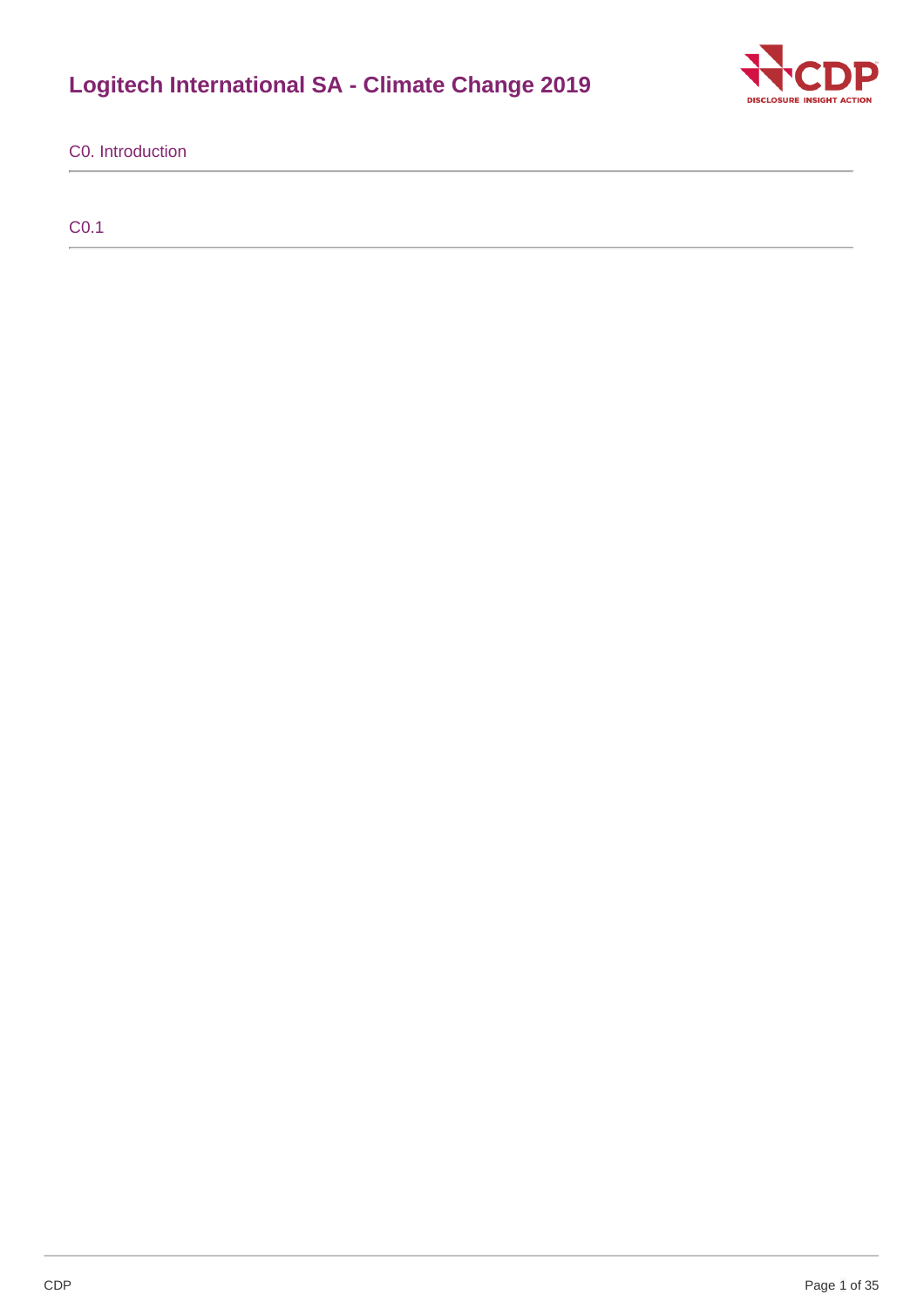#### **(C0.1) Give a general description and introduction to your organization.**

Logitech is a multi-brand, multi-category company. We design products that enable better experiences consuming, sharing and creating any digital content, including music, gaming, video and computing, whether it is on a computer, mobile device or in the cloud. Our products fall into five main markets:

• Music: Mobile Speakers, PC speakers, PC headsets, in-ear headphones and premium wireless audio wearables. Our newly acquired microphone product line offers a range of audio tools for recording and broadcasting applications.

• Gaming: PC and console gaming products, including virtual and augmented reality. We design and engineer industry-leading keyboards, mice, headsets, mousepads, controllers and simulation products such as steering wheels and flight sticks.

• Video Collaboration: includes Conference Cams, with enterprise-quality audio and high definition (HD) 1080p video to bring video conferencing to businesses of any size.

• Smart Home: includes advanced home entertainment controllers and home cameras as well as new products to control connected smart home devices and enable smart home security

Creativity and Productivity: including pointing devices, keyboards and combos, tablet and other accessories and webcams. •

The Logitech family currently comprises five master brands: Logitech, Logitech G, ASTRO Gaming, Ultimate Ears,Jaybird, and Blue Microphones.

On August 11, 2017, we acquired the ASTRO Gaming business (ASTRO). ASTRO is a leading console gaming accessory brand with a history of producing award-winning headsets for professional gamers and enthusiasts. ASTRO provides a strong growth platform in the console gaming accessories market. The scope of this Sustainability Report includes data and performance from this acquisition.

On August 21, 2018, we acquired all equity interests in Blue Microphones Holding Corporation (Blue Microphones) for a total consideration of \$134.8 million in cash (the Blue Microphones Acquisition), which includes a working capital adjustment and repayment of debt on behalf of Blue Microphones. Blue Microphones is a leading audio manufacturer that designs and produces microphones, headphones, recording tools, and accessories for audio professionals, musicians and consumers. The Blue Microphones Acquisition supplements our product portfolio. The scope of this Sustainability Report does not include data and performance associated with this acquisition as the Logitech-Blue integration process was ongoing within the reporting period.

Our registered office and holding company (Logitech International S.A.) is in Switzerland. Logitech Inc. is our principal wholly-owned subsidiary in the United States. Our network of offices worldwide employs includes 13 Principal Offices and a number of smaller (sales-focused) offices.

We employ more than 7,000 people worldwide. We have one high-volume manufacturing facility in Suzhou, China where we employ more than 3,200 staff. On-site activities primarily comprise final assembly and testing. Components are manufactured to our specification by third-party suppliers in Asia, the United States and Europe. Approximately half of our annual revenue is generated from products manufactured at our own facility, with components from component suppliers. The other half of our annual revenue (approx) is generated from products manufactured by contract manufacturers. Our local and international teams maintain oversight of all inhouse and supplier production activities, quality process controls and sustainability performance, including energy and greenhouse gas performance.

Our Energy and GHG inventory includes all Scope 1 and 2 emissions from our manufacturing facility. Scope 1 emissions arise due to fuel and refrigerants. Scope 2 emissions arise from electricity. We are working to expand our Energy and GHG inventory to include Scope 3 emissions and have started to report Scope 3 emissions as part of our annual Sustainability Report

We focus on reducing our impact in our own manufacturing facility and across our value chain, taking action against climate change and driving sustainability across the business.

As per previous years, we continue to report by calendar year. This submission reports data from CY7 and CY18 and describes our approach, strategy, organisational structure and performance during that period.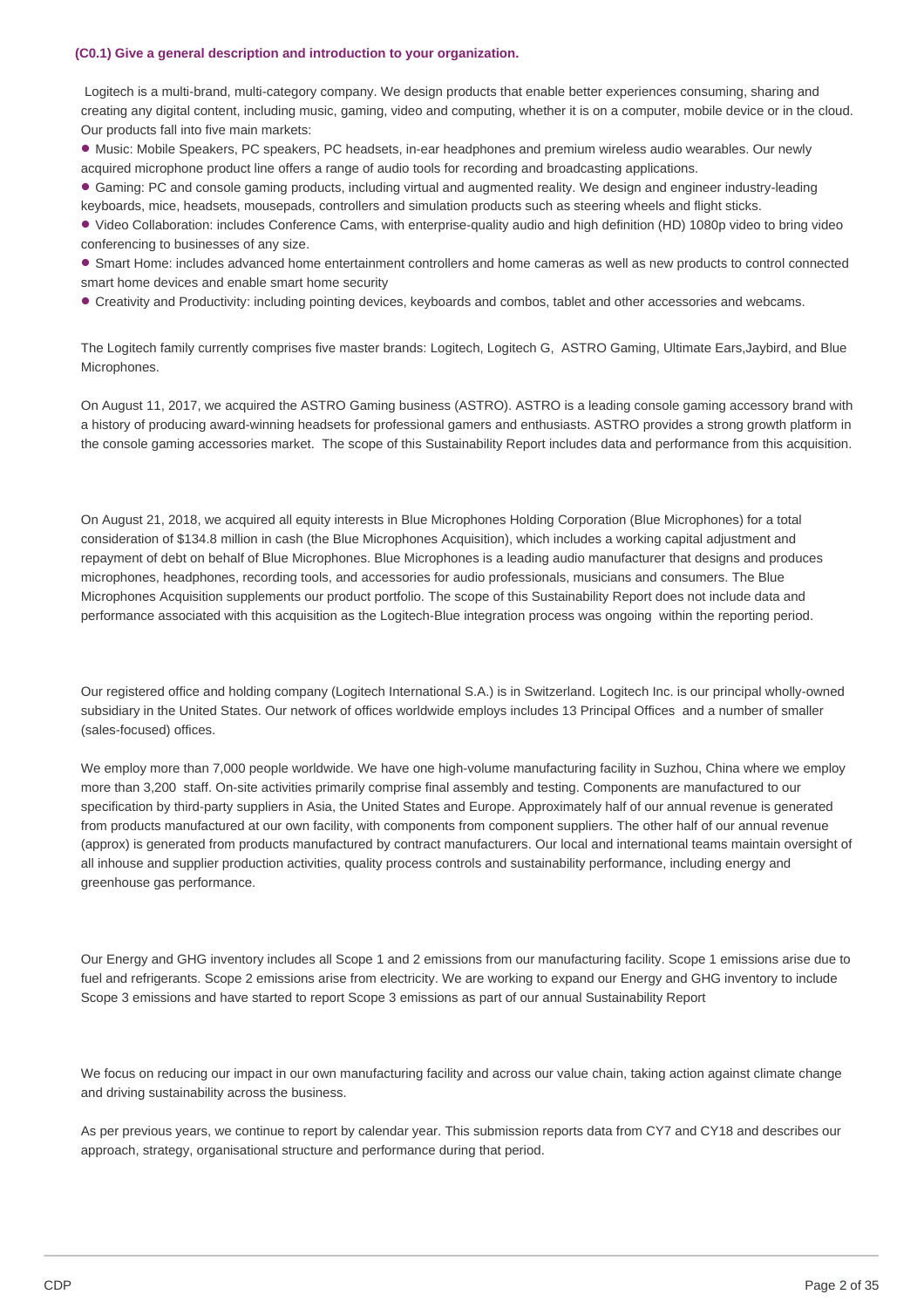## **(C0.2) State the start and end date of the year for which you are reporting data.**

|  | <b>Start date IEnd date</b> |                 | reporting years | Indicate if you are providing emissions data for past Select the number of past reporting years you will be providing<br>lemissions data for |
|--|-----------------------------|-----------------|-----------------|----------------------------------------------------------------------------------------------------------------------------------------------|
|  | Row   January 1             | December 31 Yes |                 | 1 year                                                                                                                                       |
|  | 2018                        | 2018            |                 |                                                                                                                                              |

## C0.3

**(C0.3) Select the countries/regions for which you will be supplying data.** China

### C0.4

**(C0.4) Select the currency used for all financial information disclosed throughout your response.** USD

## C0.5

(C0.5) Select the option that describes the reporting boundary for which climate-related impacts on your business are being reported. Note that this option should align with your consolidation approach to your Scope 1 and Scope 2 greenhouse gas **inventory.**

Operational control

### C1. Governance

## C1.1

**(C1.1) Is there board-level oversight of climate-related issues within your organization?** No

## C1.1c

(C1.1c) Why is there no board-level oversight of climate-related issues and what are your plans to change this in the future?

| <b>Primary reason</b>          | Board-level oversight of climate-related issues will be introduced within the next two years | Please explain |
|--------------------------------|----------------------------------------------------------------------------------------------|----------------|
| Row 1 Not planned at this time | Yes, we plan to do so within the next two years                                              |                |

## C1.2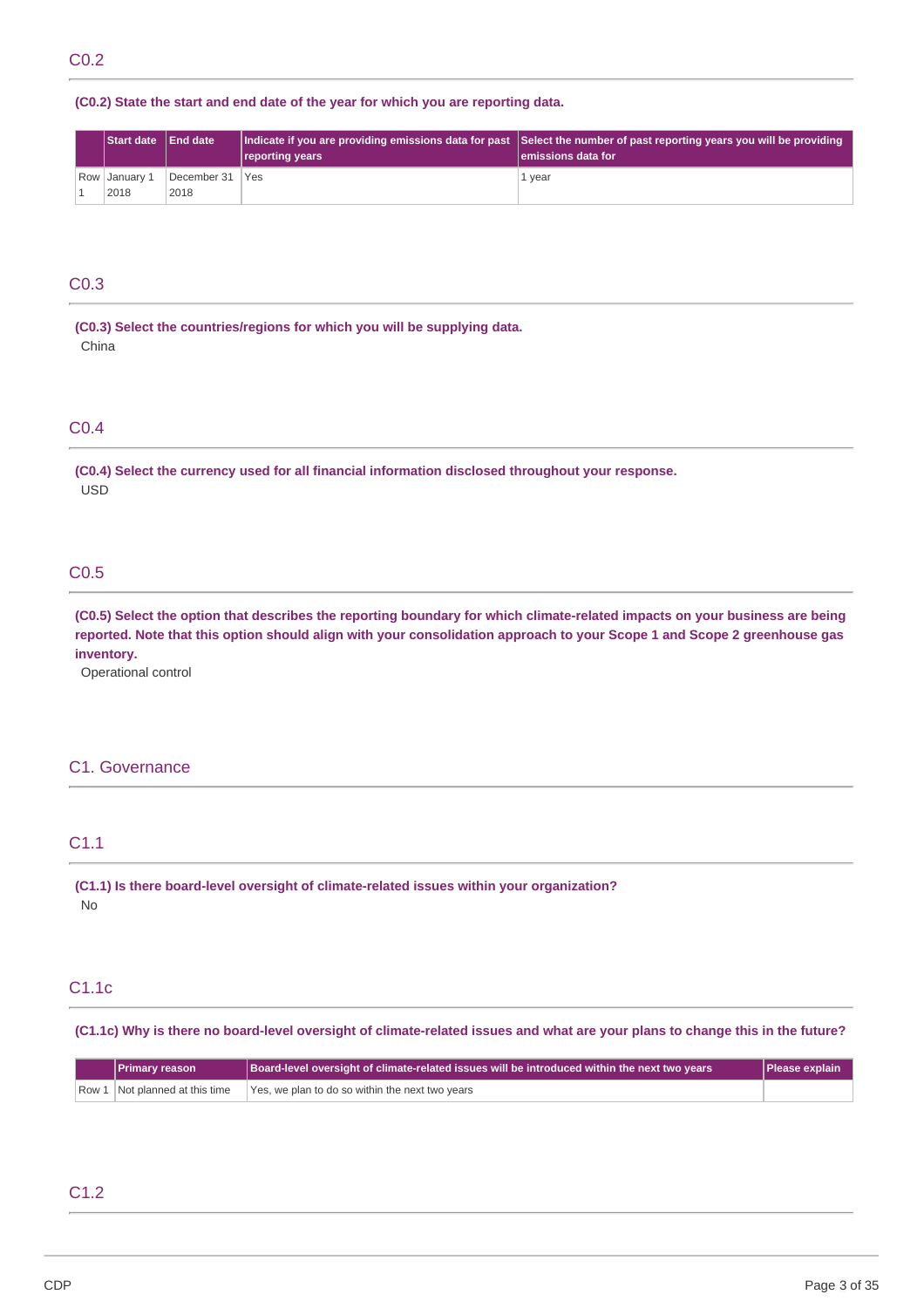#### **(C1.2) Provide the highest management-level position(s) or committee(s) with responsibility for climate-related issues.**

| Name of the position(s) and/or committee(s) $ $ Responsibility  |                                                                        | Frequency of reporting to the board on climate-<br>related issues |
|-----------------------------------------------------------------|------------------------------------------------------------------------|-------------------------------------------------------------------|
| Other, please specify (Head of Global<br>Operations)            | Managing climate-related risks and opportunities                       | Not reported to the board                                         |
| Other, please specify (Sr. Director, Head of<br>Sustainability) | Both assessing and managing climate-related risks and<br>opportunities | Not reported to the board                                         |

## C1.2a

(C1.2a) Describe where in the organizational structure this/these position(s) and/or committees lie, what their associated **responsibilities are, and how climate-related issues are monitored (do not include the names of individuals).**

The highest level of responsibility for climate change rests with the Head of Global Operations, who manages Logitech's worldwide operations and global Sustainability team. The Head of Global Operations reports directly to the President and CEO, who is on the Board of Directors.

The Sr. Director, Head of Sustainability manages Logitech's global Sustainability Team and work to assess and manage climaterelated risks and opportunities. The Sr. Director, Head of Sustainability reports to the Head of Global Operations.

## C1.3

(C1.3) Do you provide incentives for the management of climate-related issues, including the attainment of targets? No

### C2. Risks and opportunities

### C2.1

**(C2.1) Describe what your organization considers to be short-, medium- and long-term horizons.**

|             | <b>From (years)</b> | To (years) | Comment |
|-------------|---------------------|------------|---------|
| Short-term  |                     | ∼          |         |
| Medium-term |                     | G          |         |
| Long-term   |                     | 10         |         |

## C2.2

(C2.2) Select the option that best describes how your organization's processes for identifying, assessing, and managing **climate-related issues are integrated into your overall risk management.**

There are no documented processes for identifying, assessing, and managing climate-related issues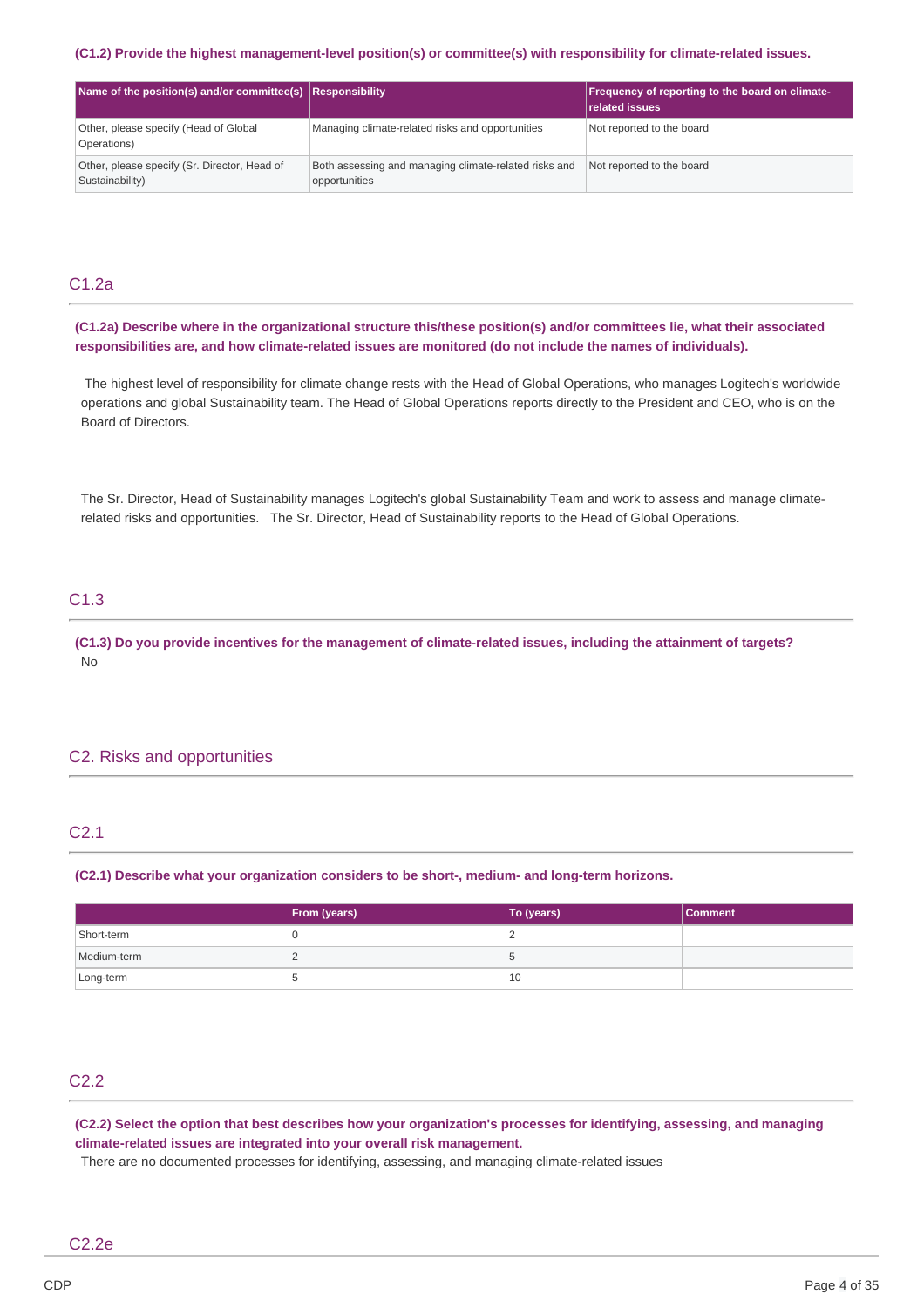(C2.2e) Why does your organization not have a process in place for identifying, assessing, and managing climate-related **risks and opportunities, and do you plan to introduce such a process in the future?**

|                  | <b>Primary reason</b>                            | Please explain |
|------------------|--------------------------------------------------|----------------|
| Row <sub>~</sub> | Important but not an immediate business priority |                |

## C2.3

(C2.3) Have you identified any inherent climate-related risks with the potential to have a substantive financial or strategic **impact on your business?**

No

## C2.3b

(C2.3b) Why do you not consider your organization to be exposed to climate-related risks with the potential to have a **substantive financial or strategic impact on your business?**

|       | Primary reason    | Please explain |
|-------|-------------------|----------------|
| Row 1 | Not yet evaluated |                |

## C2.4

(C2.4) Have you identified any climate-related opportunities with the potential to have a substantive financial or strategic **impact on your business?**

No

## C2.4b

### **(C2.4b) Why do you not consider your organization to have climate-related opportunities?**

|         | <b>Primary reason</b> | Please explain |
|---------|-----------------------|----------------|
| $Row_1$ | Not yet evaluated     |                |

### C3. Business Strategy

## C3.1

**(C3.1) Are climate-related issues integrated into your business strategy?** Yes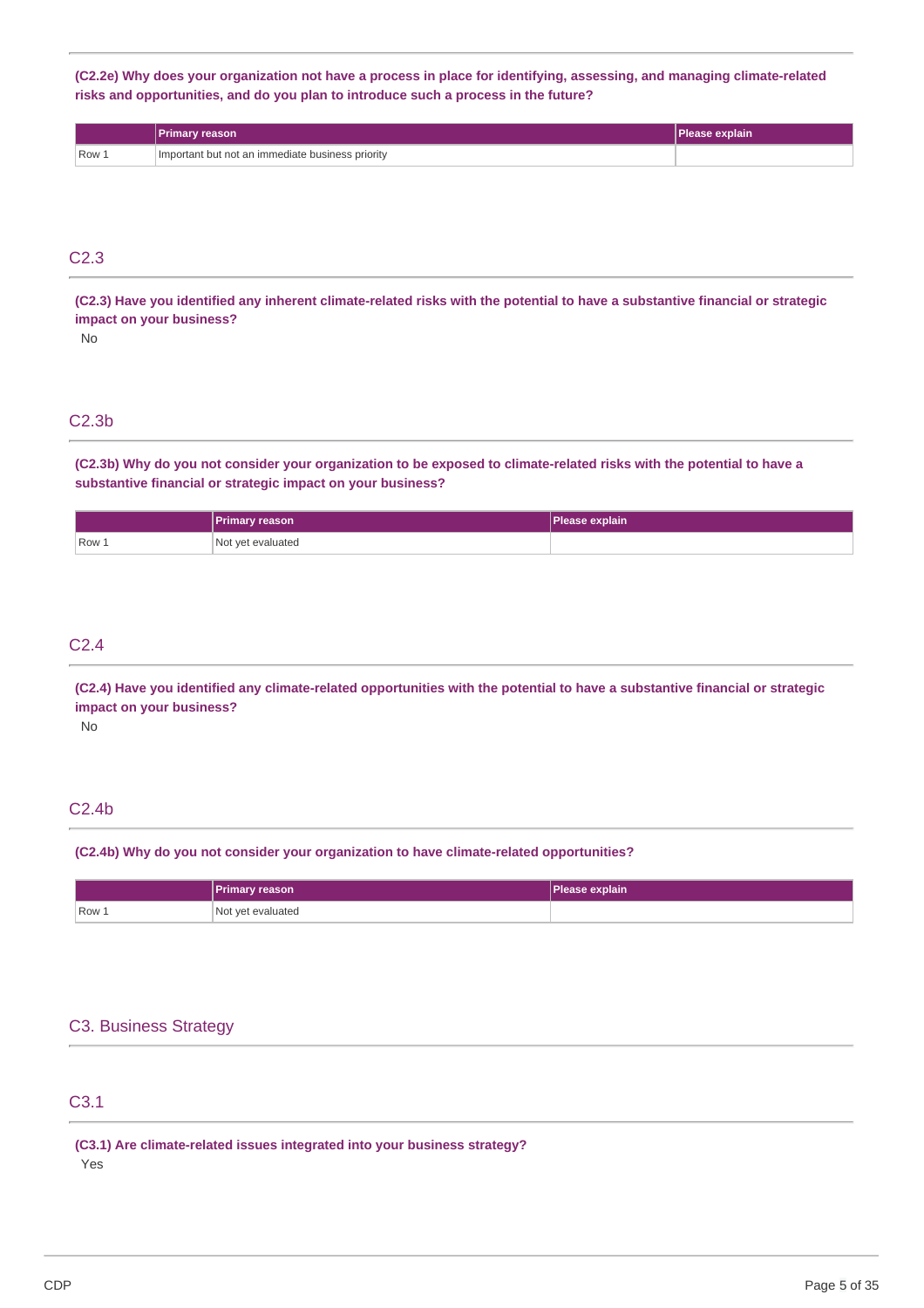**(C3.1a) Does your organization use climate-related scenario analysis to inform your business strategy?** Yes, qualitative and quantitative

## C3.1c

### **(C3.1c) Explain how climate-related issues are integrated into your business objectives and strategy.**

Energy & Greenhouse Gases is recognised to be a material aspect of our sustainability performance, as shown in the Materiality Assessment that we include in our annual Sustainability Report each year. We have an established Strategic Management Program for Energy and Greenhouse Gases, which is a global programme covering all activities and operations. This program is founded on our commitment to continual improvement and international good practice including the RBA Code of Conduct, Greenhouse Gas Protocol and Global Reporting Initiative standards. The program includes corporate level targets for greenhouse gas emission reductions, carbon neutrality and renewable electricity.

We have a global Sustainability Team, who lead, manage and inform the development of the Program in partnership with the management team at our manufacturing facility. The Head of that team (Sr Director, Head of Sustainability) reports to our Head of Global Operations. The Head of Global Operations is our executive-level Program Sponsor and reports to our CEO & President, who is on our Board of Directors

## C3.1d

#### **(C3.1d) Provide details of your organization's use of climate-related scenario analysis.**

| Climate-related Details<br><b>Scenarios</b> |                                                                                                                                                |
|---------------------------------------------|------------------------------------------------------------------------------------------------------------------------------------------------|
| Other, please                               | We are using the Science Based Target Initiative Manual and Sectoral Decarbonization Approach to model and forecast emissions from our         |
| specify (SBTI-                              | manufacturing facility and develop science-based targets, which will form part of our business strategy for the future. Our current assessment |
| Sectoral                                    | indicates our commitment to 100% renewable electricity at our manufacturing facility will provide a mechanism for achieving a science-based    |
| Decarbonization                             | emission target for Scope 1 and 2 emissions at our factory. Over the next year, we will begin the process of building out our Corporate Carbon |
| approach)                                   | Footprint using scenario analysis to model scope 3 emissions, define science-based targets for other aspects of our corporate carbon footprint |
|                                             | and participate in the Science-Based Target Initiative                                                                                         |

## C4. Targets and performance

## C4.1

### **(C4.1) Did you have an emissions target that was active in the reporting year?** Absolute target

## C4.1a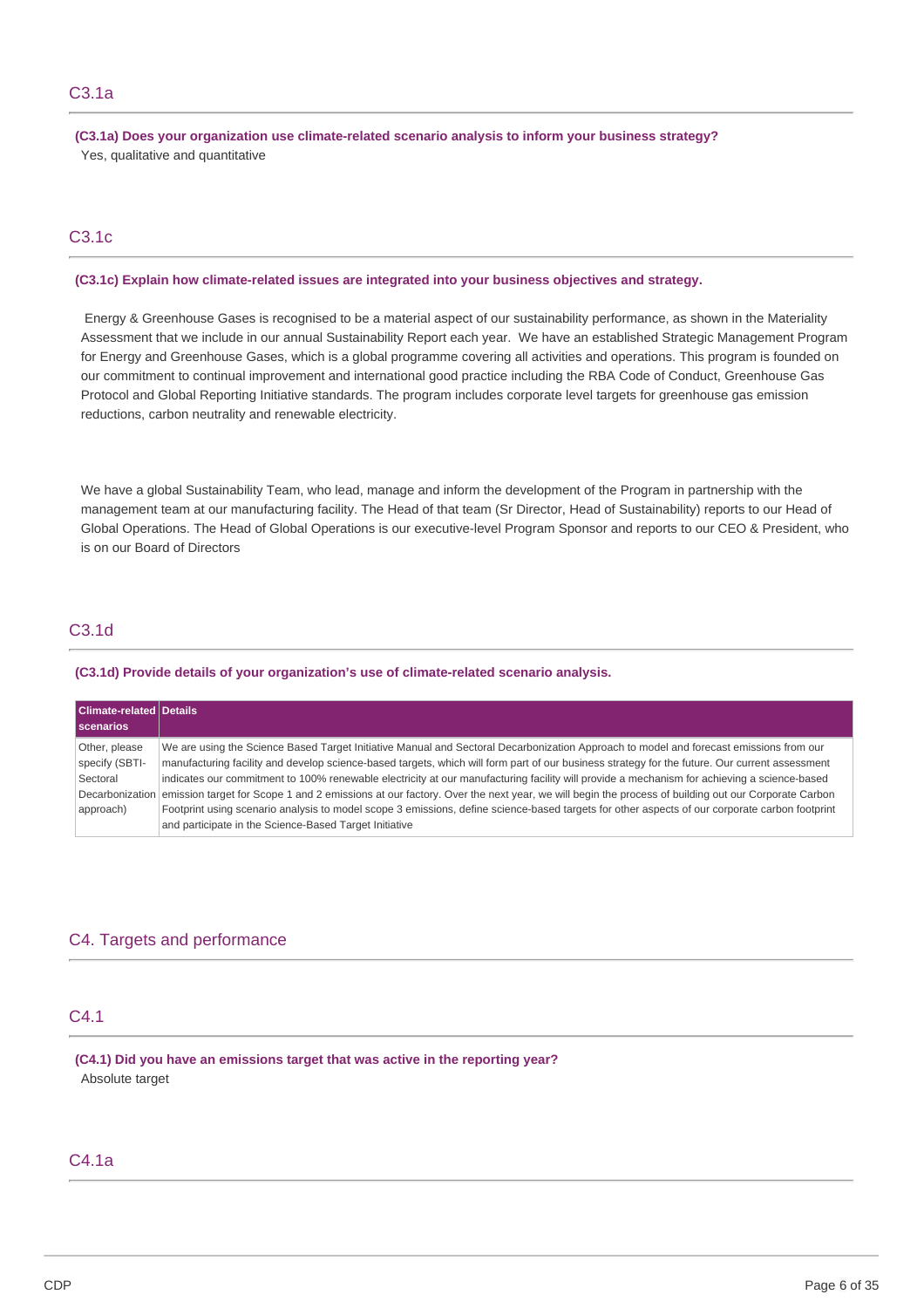#### **(C4.1a) Provide details of your absolute emissions target(s) and progress made against those targets.**

**Target reference number**

Abs 1

**Scope** Scope 1 +2 (market-based)

**% emissions in Scope** 100

**Targeted % reduction from base year** 20

**Base year** 2010

**Start year** 2010

**Base year emissions covered by target (metric tons CO2e)** 16971

**Target year** 2018

**Is this a science-based target?**

No, but we anticipate setting one in the next 2 years

**% of target achieved** 100

**Target status**

Achieved

#### **Please explain**

In 2013 we set ourselves the target to reduce the absolute Scope 1 and 2 GHG emissions of our manufacturing facility by 20% by 2018. We are delighted to report we have achieved that target. This year, and for the first time, our manufacturing facility is certified CarbonNeutral(R). This means the carbon footprint of the facility has been reduced to net zero through the purchase of iRECs and carbon offsets that meet the requirements of the CarbonNeutral Protocol(R). We are committed to maintaining carbon neutrality, going forward

## C4.2

**(C4.2) Provide details of other key climate-related targets not already reported in question C4.1/a/b.**

## C4.3

(C4.3) Did you have emissions reduction initiatives that were active within the reporting year? Note that this can include **those in the planning and/or implementation phases.** Yes

### C4.3a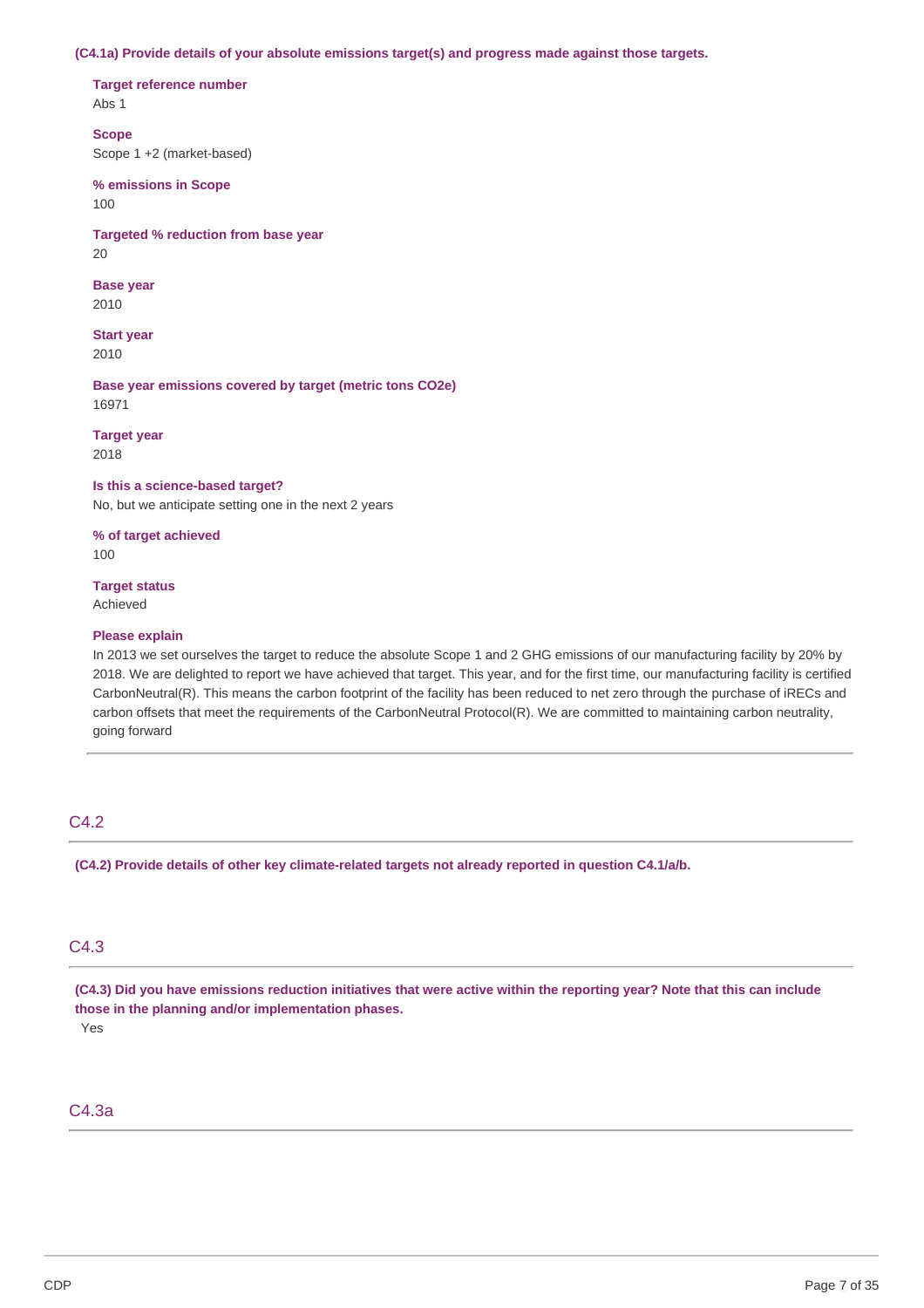#### (C4.3a) Identify the total number of initiatives at each stage of development, and for those in the implementation stages, the **estimated CO2e savings.**

|                           | Number of initiatives | Total estimated annual CO2e savings in metric tonnes CO2e (only for rows marked *) |
|---------------------------|-----------------------|------------------------------------------------------------------------------------|
| Under investigation       |                       |                                                                                    |
| To be implemented*        |                       |                                                                                    |
| Implementation commenced* |                       |                                                                                    |
| Implemented*              |                       | 17389                                                                              |
| Not to be implemented     |                       |                                                                                    |

## C4.3b

#### **(C4.3b) Provide details on the initiatives implemented in the reporting year in the table below.**

#### **Initiative type**

Low-carbon energy purchase

#### **Description of initiative**

Other, please specify (International Renewable Energy Certificates (iRECs))

## **Estimated annual CO2e savings (metric tonnes CO2e)**

15168

### **Scope** Scope 2 (market-based)

**Voluntary/Mandatory**

Voluntary

#### **Annual monetary savings (unit currency – as specified in C0.4)**

### **Investment required (unit currency – as specified in C0.4)**

### **Payback period**

Please select

### **Estimated lifetime of the initiative**

Please select

## **Comment**

IRECS used to reduce our Market based Scope 2 emissions to 0.

#### **Initiative type**

Other, please specify (Carbon Offsets)

#### **Description of initiative** <Not Applicable>

#### **Estimated annual CO2e savings (metric tonnes CO2e)** 553

**Scope** Scope 1

### **Voluntary/Mandatory** Voluntary

**Annual monetary savings (unit currency – as specified in C0.4)**

**Investment required (unit currency – as specified in C0.4)**

**Payback period** Please select

**Estimated lifetime of the initiative**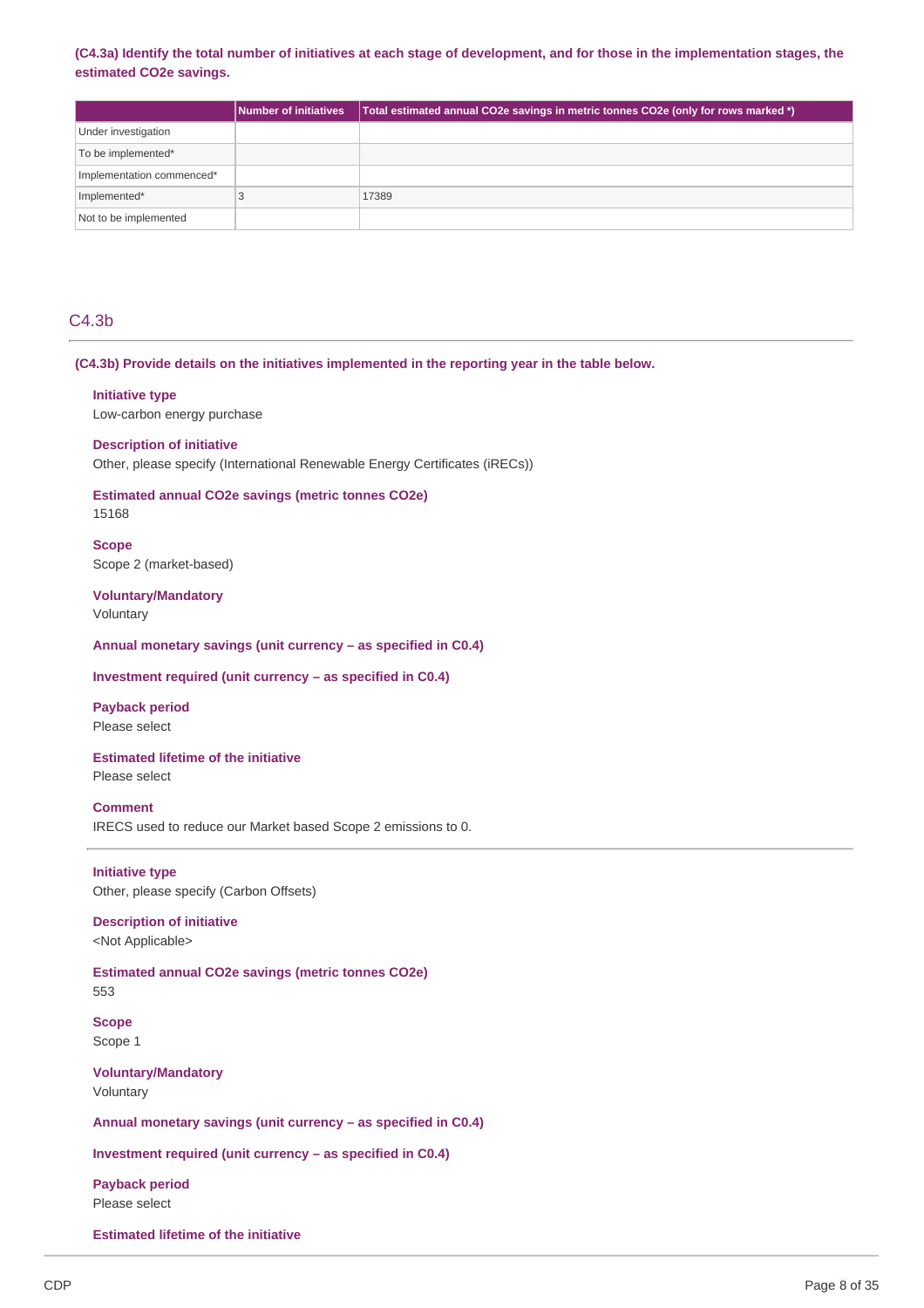#### Please select

#### **Comment**

Carbon Offsets used to reduce our Scope 1 emissions from fuels used onsite to 0.

#### **Initiative type**

Other, please specify (Carbon Offsets)

#### **Description of initiative**

<Not Applicable>

**Estimated annual CO2e savings (metric tonnes CO2e)** 1668

**Scope**

Scope 3

**Voluntary/Mandatory** Voluntary

**Annual monetary savings (unit currency – as specified in C0.4)**

#### **Investment required (unit currency – as specified in C0.4)**

# **Payback period**

Please select

**Estimated lifetime of the initiative**

Please select

#### **Comment**

Carbon Offsets used to reduce our Scope 3 emissions from Fuel-and-energy-related activities (not included in Scope 1 or 2), Waste generated in operations and Hot water Usage to 0.

## C4.3c

#### **(C4.3c) What methods do you use to drive investment in emissions reduction activities?**

| <b>Method</b>                          | <b>Comment</b>                                                                                                                                                              |
|----------------------------------------|-----------------------------------------------------------------------------------------------------------------------------------------------------------------------------|
| Financial optimization<br>calculations | Decision-making related to our Energy and Greenhouse Gas Management Program is informed by robust cost-benefit analysis with the<br>goal of optimising return on investment |
| Employee engagement                    | The Sustainability Team facilitates discussions with the Leadership Team and employees to share company performance and agree<br>any investments and actions needed         |

## C4.5

(C4.5) Do you classify any of your existing goods and/or services as low-carbon products or do they enable a third party to **avoid GHG emissions?**

Yes

## C4.5a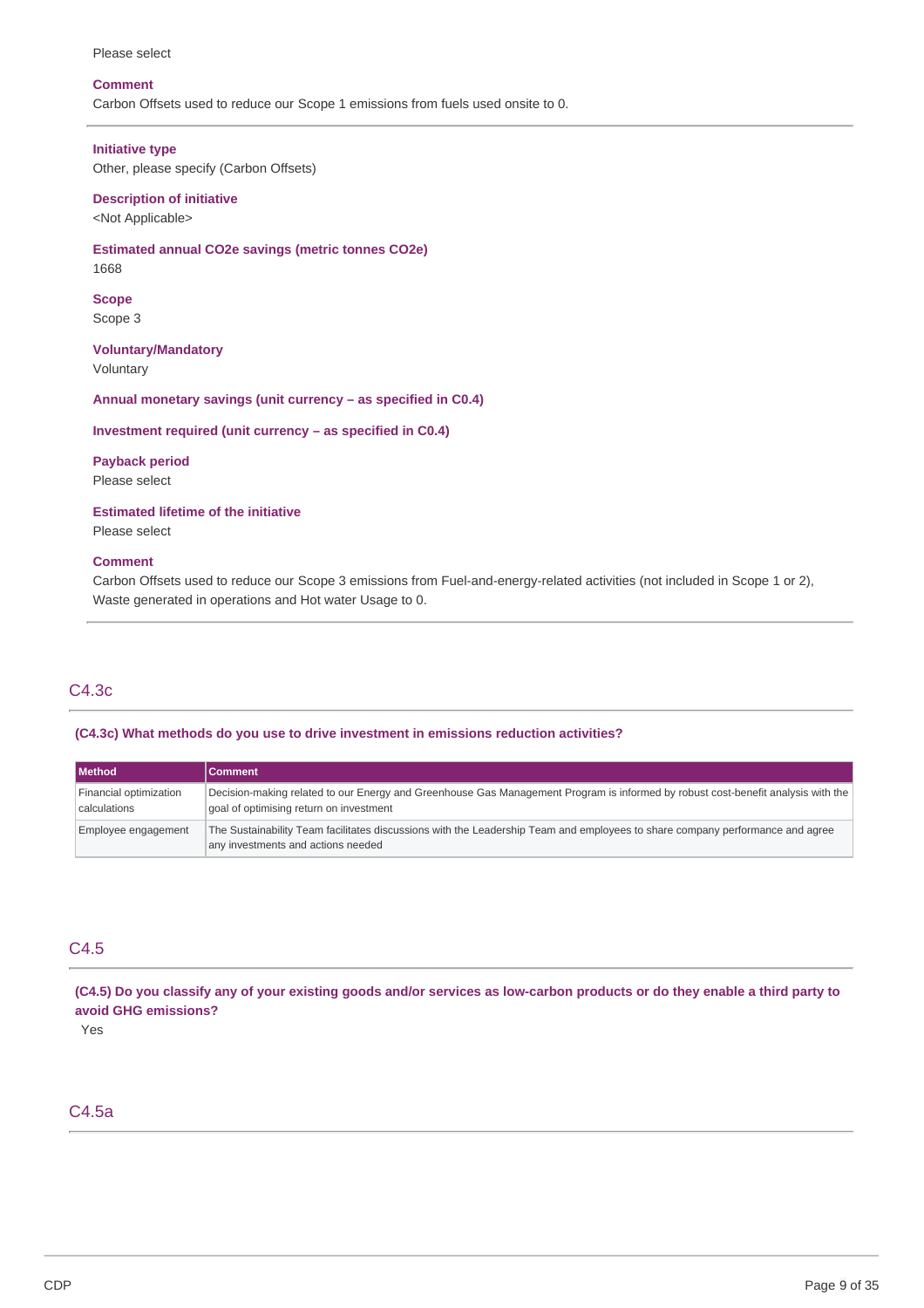(C4.5a) Provide details of your products and/or services that you classify as low-carbon products or that enable a third party **to avoid GHG emissions.**

**Level of aggregation** Product

**Description of product/Group of products**

Video Conferencing equipment

**Are these low-carbon product(s) or do they enable avoided emissions?**

Avoided emissions

**Taxonomy, project or methodology used to classify product(s) as low-carbon or to calculate avoided emissions** Other, please specify (Internal Study)

**% revenue from low carbon product(s) in the reporting year**

#### **Comment**

We make products and solutions that enable real time video, audio and content sharing capability for business and individuals. These products are used by our own employees and consumers and reduce the need for business and other travel, and scope 3 emissions. To quantify, capture and communicate the environmental benefits associated with this approach, we worked with CO2Logic to develop a tool to measure the associated carbon (and other) savings. This tool is being used to drive increased uptake of video-conferencing and appropriate work from home within Logitech.

## C5. Emissions methodology

C5.1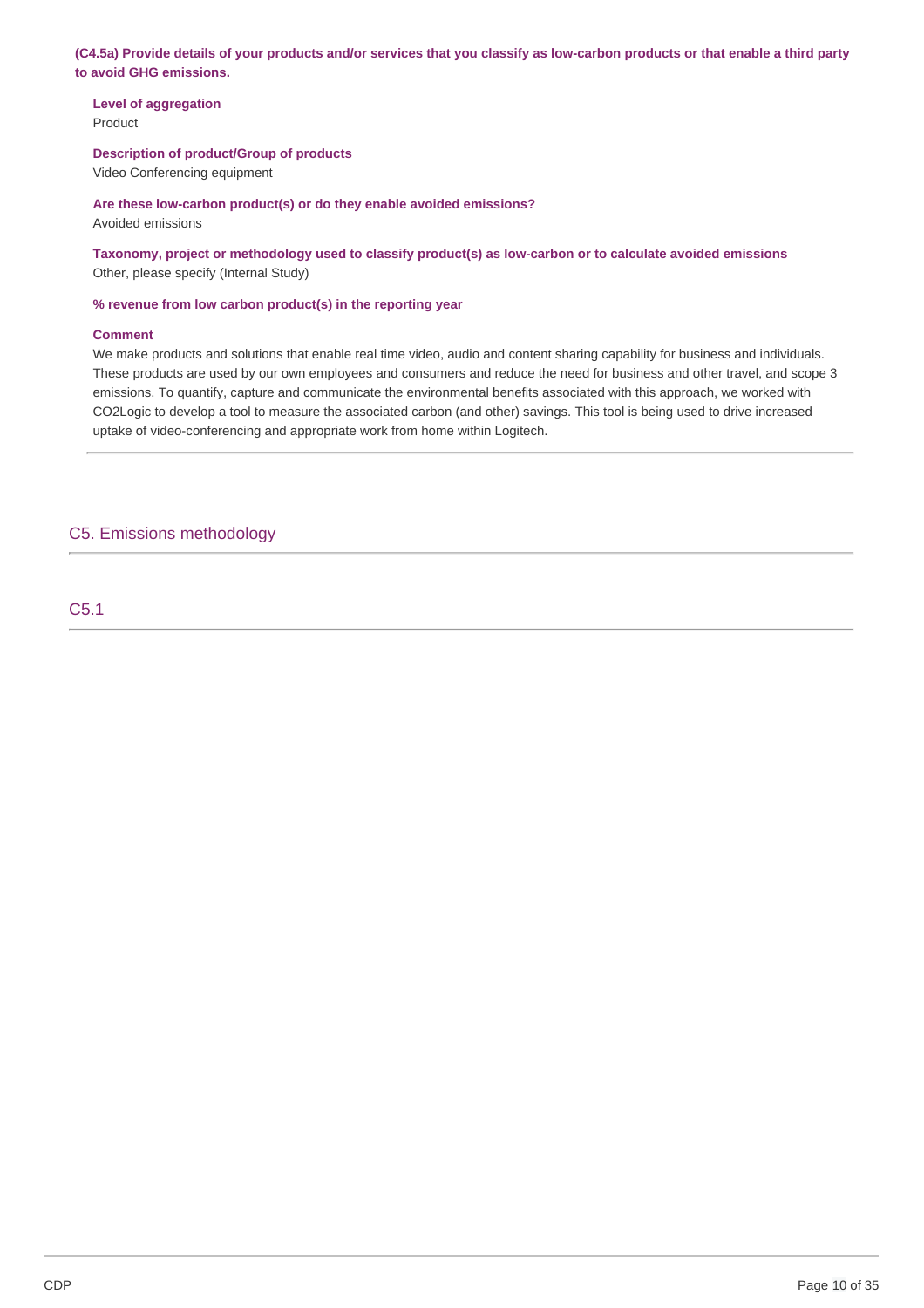#### **(C5.1) Provide your base year and base year emissions (Scopes 1 and 2).**

#### **Scope 1**

**Base year start** January 1 2010

**Base year end** December 31 2010

**Base year emissions (metric tons CO2e)** 1194

**Comment**

**Scope 2 (location-based)**

**Base year start** January 1 2010

**Base year end** December 31 2010

**Base year emissions (metric tons CO2e)** 15777

**Comment**

**Scope 2 (market-based)**

**Base year start** January 1 2010

**Base year end** December 31 2010

**Base year emissions (metric tons CO2e)** 15777

**Comment**

## C5.2

(C5.2) Select the name of the standard, protocol, or methodology you have used to collect activity data and calculate Scope **1 and Scope 2 emissions.**

The Greenhouse Gas Protocol: A Corporate Accounting and Reporting Standard (Revised Edition)

## C6. Emissions data

## C6.1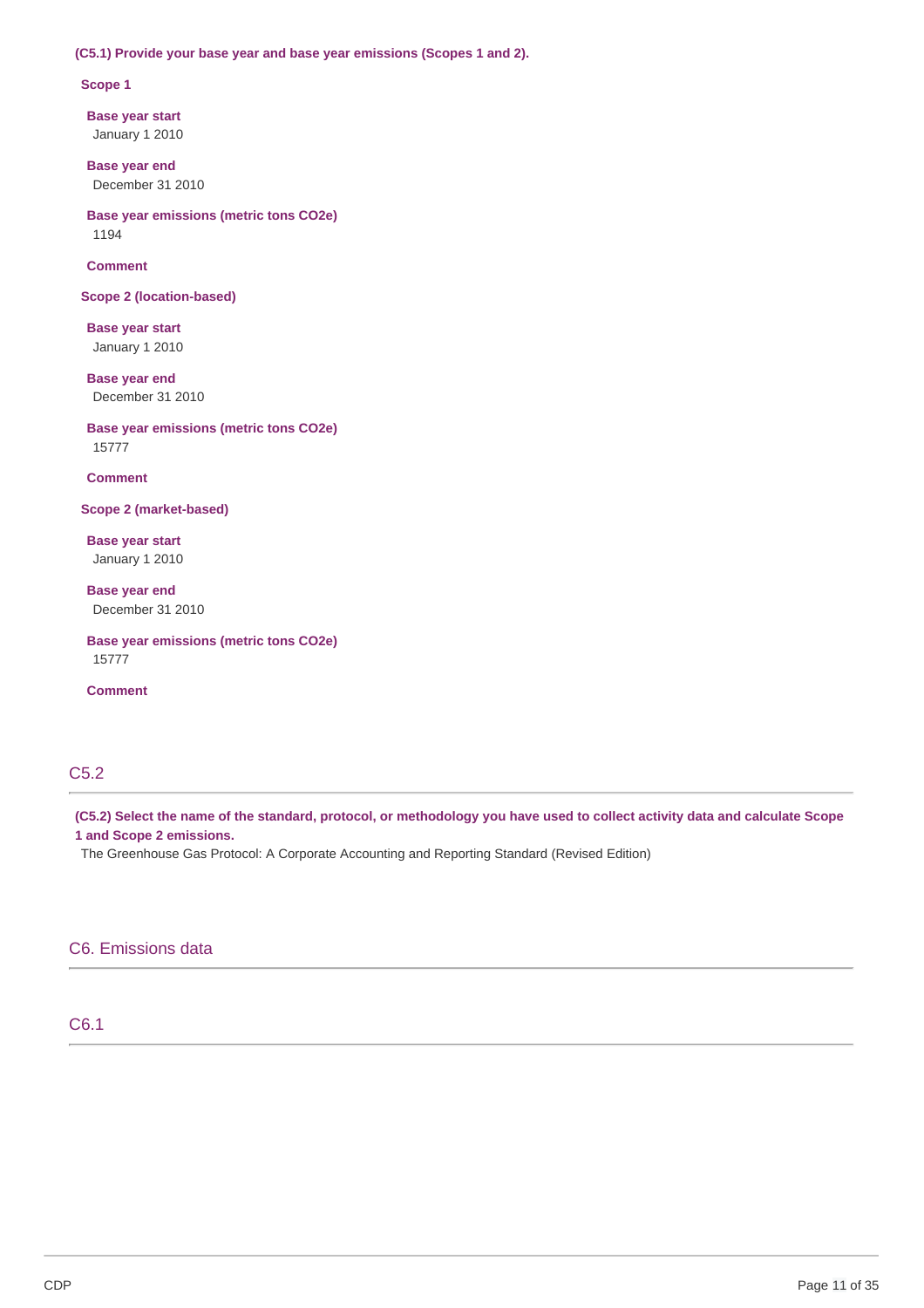### **(C6.1) What were your organization's gross global Scope 1 emissions in metric tons CO2e?**

### **Reporting year**

**Gross global Scope 1 emissions (metric tons CO2e)** 553

**Start date** January 1 2018

**End date** December 31 2018

### **Comment**

#### **Past year 1**

**Gross global Scope 1 emissions (metric tons CO2e)** 781

**Start date** January 1 2017

**End date** December 31 2017

#### **Comment**

## C6.2

### **(C6.2) Describe your organization's approach to reporting Scope 2 emissions.**

#### **Row 1**

**Scope 2, location-based** We are reporting a Scope 2, location-based figure

#### **Scope 2, market-based**

We are reporting a Scope 2, market-based figure

#### **Comment**

C6.3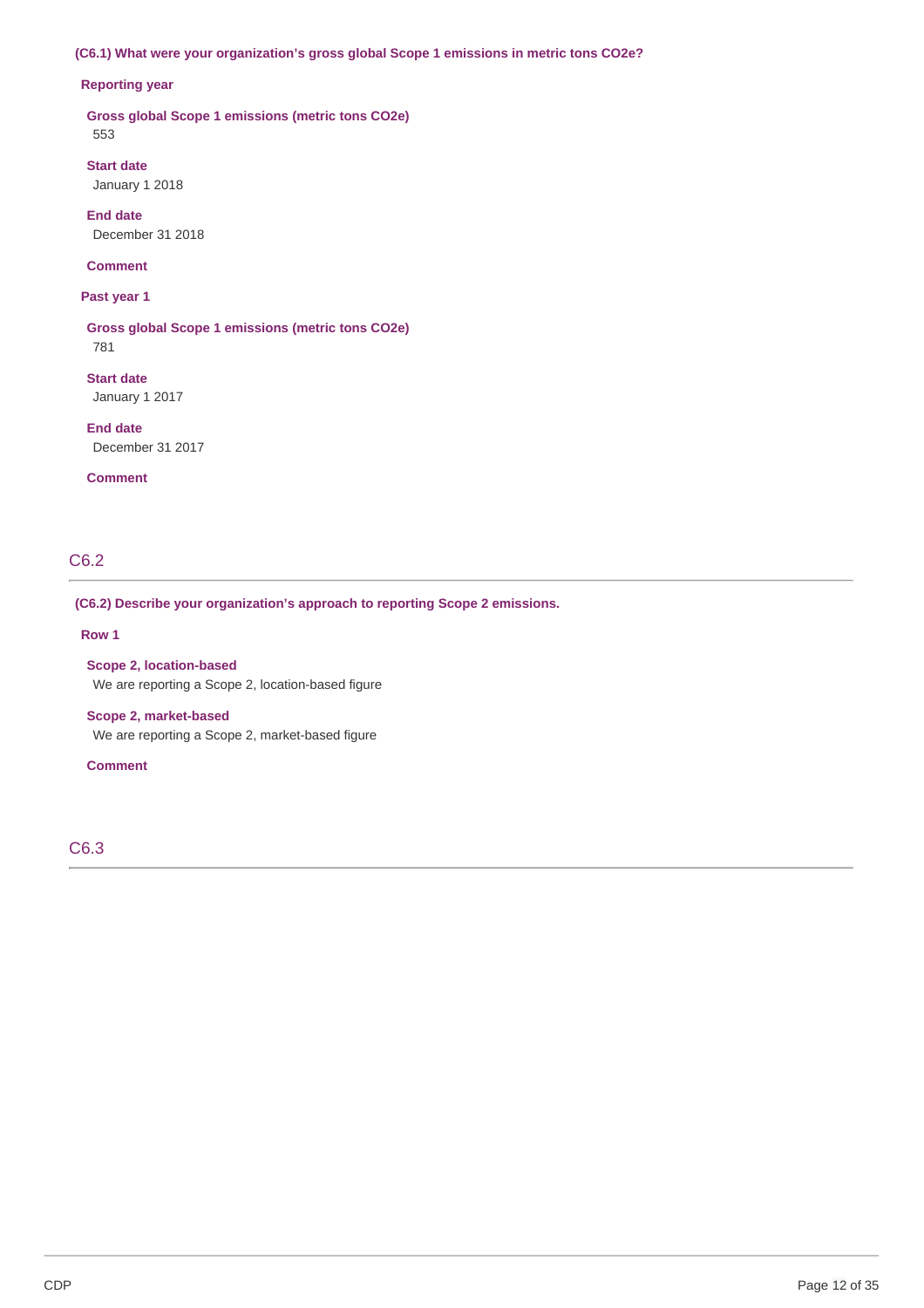### **(C6.3) What were your organization's gross global Scope 2 emissions in metric tons CO2e?**

#### **Reporting year**

**Scope 2, location-based** 15168

**Scope 2, market-based (if applicable)**

0

**Start date**

January 1 2018

**End date** December 31 2018

### **Comment**

We purchased IRECS to address 22,948 MWh of electricity to bring our Scope 2, market based emissions to 0 T CO2

### **Past year 1**

**Scope 2, location-based** 17239

#### **Scope 2, market-based (if applicable)** 12419

**Start date** January 1 2017

### **End date**

December 31 2017

#### **Comment**

We purchased IRECS to address 5,954 MWh of electricity to bring our Scope 2, market based emissions to 12,419 T CO2

## C6.4

(C6.4) Are there any sources (e.g. facilities, specific GHGs, activities, geographies, etc.) of Scope 1 and Scope 2 emissions **that are within your selected reporting boundary which are not included in your disclosure?** No

## C6.5

**(C6.5) Account for your organization's Scope 3 emissions, disclosing and explaining any exclusions.**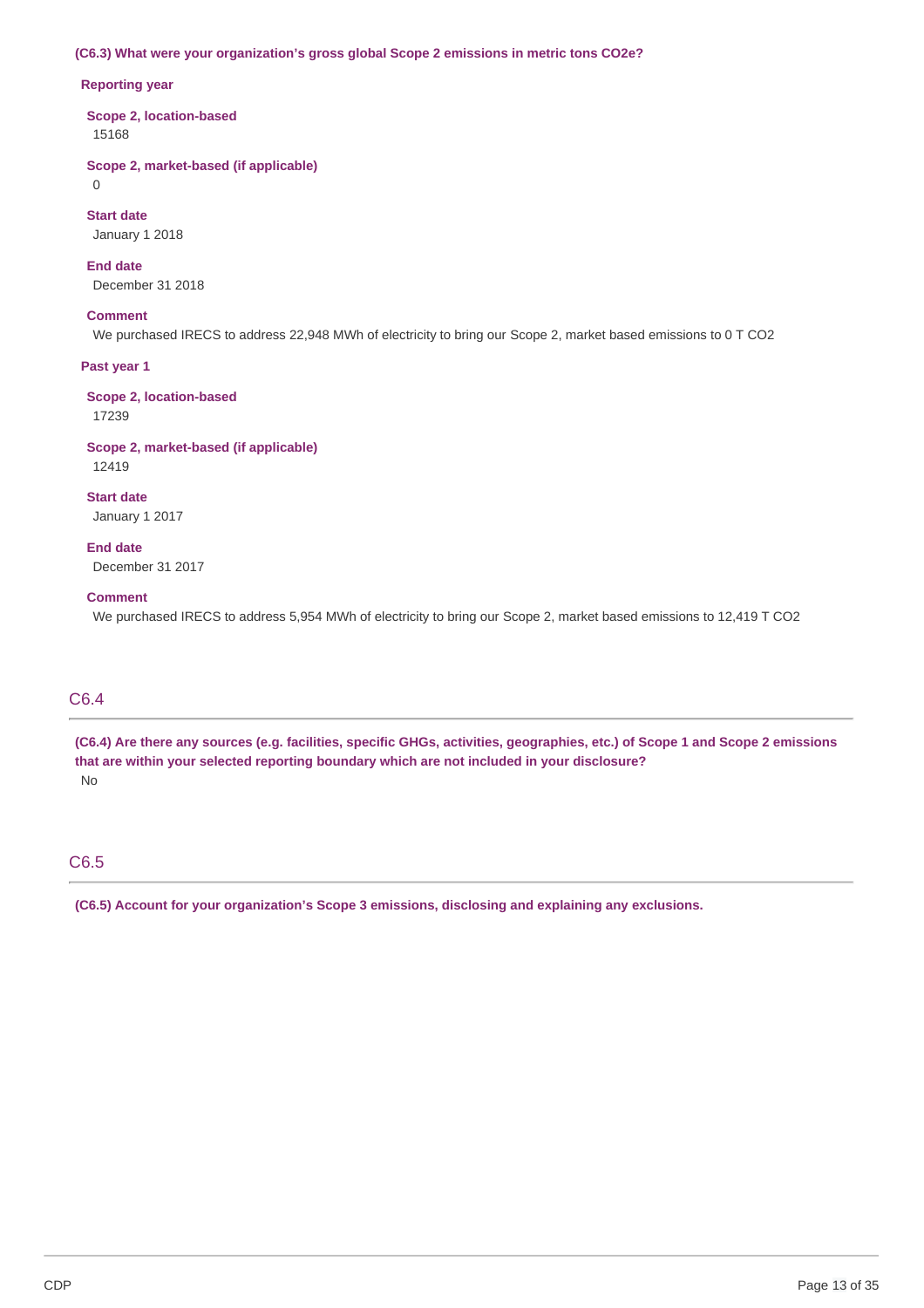## **Evaluation status**

Relevant, calculated

## **Metric tonnes CO2e**

110000

#### **Emissions calculation methodology**

We have not yet quantified the full footprint of Purchase Goods and Services The carbon reported here relates to energy from manufacturing in Tier 1 (direct) suppliers. In CY18, we surveyed Tier 1 (direct) suppliers accounting for 81% of our direct spend on supplier manufacturing and we received data from 73% of suppliers. Using assumptions we have extrapolated the survey data to estimate the total emissions from energy associated with direct supplier manufacturing.

#### **Percentage of emissions calculated using data obtained from suppliers or value chain partners**

#### **Explanation**

We have not yet quantified the full footprint of Purchase Goods and Services The carbon reported here relates to our Tier 1 (direct) suppliers. We are working to develop our Corporate Carbon Footprint to understand the full scope of carbon from Purchased Goods and Services

#### **Capital goods**

**Evaluation status** Not evaluated

**Metric tonnes CO2e**

<Not Applicable>

#### **Emissions calculation methodology**

<Not Applicable>

**Percentage of emissions calculated using data obtained from suppliers or value chain partners** <Not Applicable>

## **Explanation**

#### **Fuel-and-energy-related activities (not included in Scope 1 or 2)**

**Evaluation status** Relevant, calculated

**Metric tonnes CO2e**

1115

#### **Emissions calculation methodology**

#### **Percentage of emissions calculated using data obtained from suppliers or value chain partners** 100

**Explanation** Transmission and Distribution Losses

#### **Upstream transportation and distribution**

**Evaluation status** Not evaluated

**Metric tonnes CO2e**

<Not Applicable>

#### **Emissions calculation methodology**

<Not Applicable>

#### **Percentage of emissions calculated using data obtained from suppliers or value chain partners** <Not Applicable>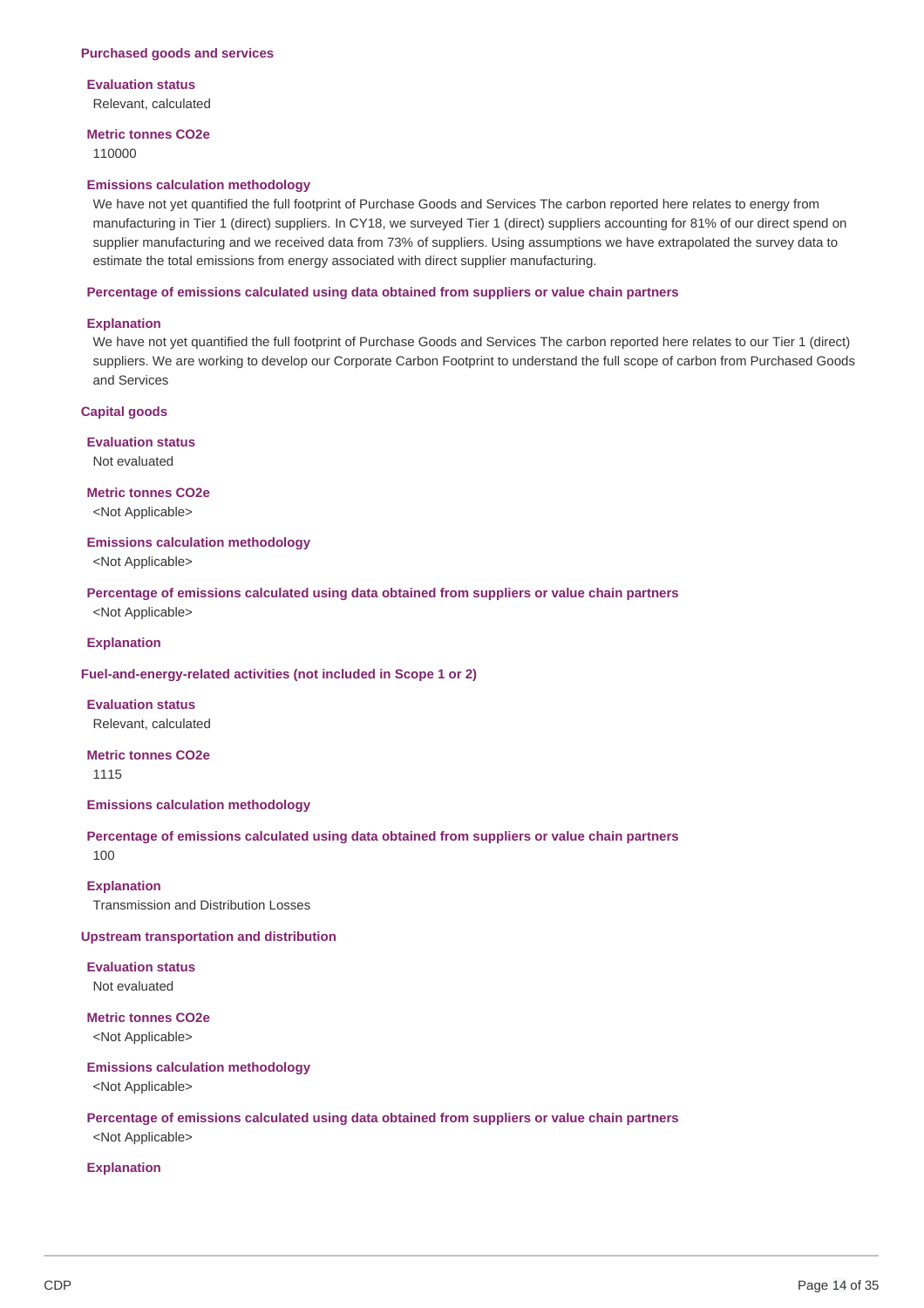#### **Waste generated in operations**

#### **Evaluation status**

Relevant, calculated

### **Metric tonnes CO2e**

35

**Emissions calculation methodology** The waste generated is multiplied times the emission factors

#### **Percentage of emissions calculated using data obtained from suppliers or value chain partners**

#### **Explanation**

Waste generated at our China production facility

### **Business travel**

**Evaluation status** Relevant, calculated

#### **Metric tonnes CO2e** 4885

#### **Emissions calculation methodology**

This represents our emissions for Air Business travel and the data is provided by our Third party travel partners

#### **Percentage of emissions calculated using data obtained from suppliers or value chain partners**

#### **Explanation**

In CY18, we transitioned to a centralised system to capture, track and report business-related air travel. This new system is helping us to automate data collection, increase the visibility of business travel emissions and understand this important segment of our corporate carbon footprint. From the data we have collected to date, we have estimated the carbon footprint of business travel in CY18.

#### **Employee commuting**

**Evaluation status** Not evaluated

**Metric tonnes CO2e** <Not Applicable>

## **Emissions calculation methodology**

<Not Applicable>

**Percentage of emissions calculated using data obtained from suppliers or value chain partners** <Not Applicable>

**Explanation**

#### **Upstream leased assets**

**Evaluation status** Not evaluated

**Metric tonnes CO2e** <Not Applicable>

#### **Emissions calculation methodology**

<Not Applicable>

**Percentage of emissions calculated using data obtained from suppliers or value chain partners** <Not Applicable>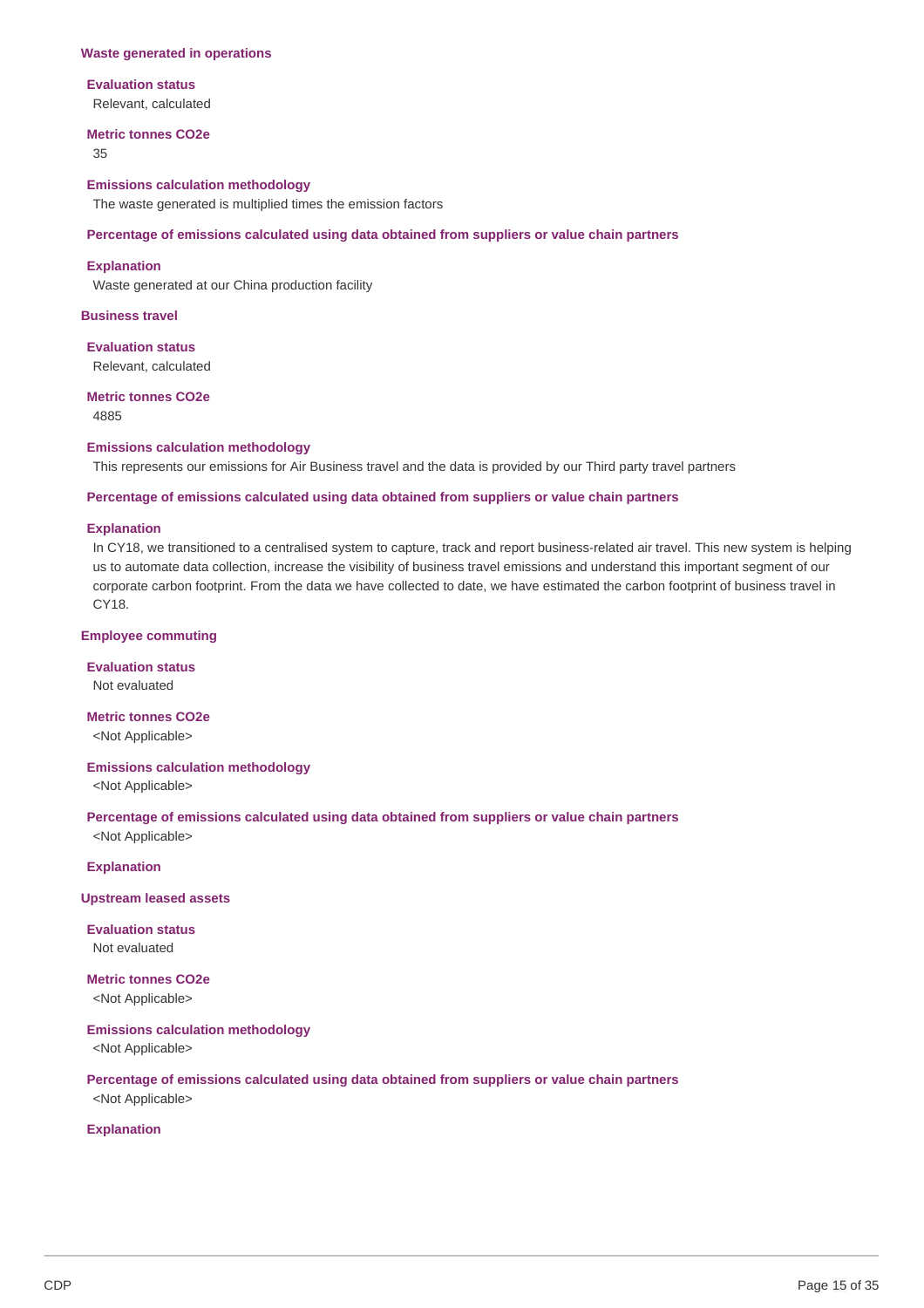### **Downstream transportation and distribution**

#### **Evaluation status**

Relevant, calculated

## **Metric tonnes CO2e**

46000

#### **Emissions calculation methodology**

Calculated from sales and weight data and applying emission factors from GHG Protocol Mobile guide

#### **Percentage of emissions calculated using data obtained from suppliers or value chain partners**

#### **Explanation**

Our supply chain to market is complex. Logitech products are sold to almost every country in the world via a network of trusted partners. As part of developing our Corporate Carbon Footprint, we have built a tool to collect, capture and report GHG emissions associated with product distribution and logistics to our direct customers.

#### **Processing of sold products**

#### **Evaluation status**

Not relevant, explanation provided

#### **Metric tonnes CO2e**

<Not Applicable>

#### **Emissions calculation methodology**

<Not Applicable>

# **Percentage of emissions calculated using data obtained from suppliers or value chain partners**

<Not Applicable>

### **Explanation**

Not Applicable - downstream companies do not process intermediate products sold

#### **Use of sold products**

**Evaluation status** Relevant, not yet calculated

#### **Metric tonnes CO2e** <Not Applicable>

## **Emissions calculation methodology**

<Not Applicable>

#### **Percentage of emissions calculated using data obtained from suppliers or value chain partners** <Not Applicable>

**Explanation**

### **End of life treatment of sold products**

**Evaluation status** Relevant, not yet calculated

## **Metric tonnes CO2e**

<Not Applicable>

#### **Emissions calculation methodology**

<Not Applicable>

### **Percentage of emissions calculated using data obtained from suppliers or value chain partners** <Not Applicable>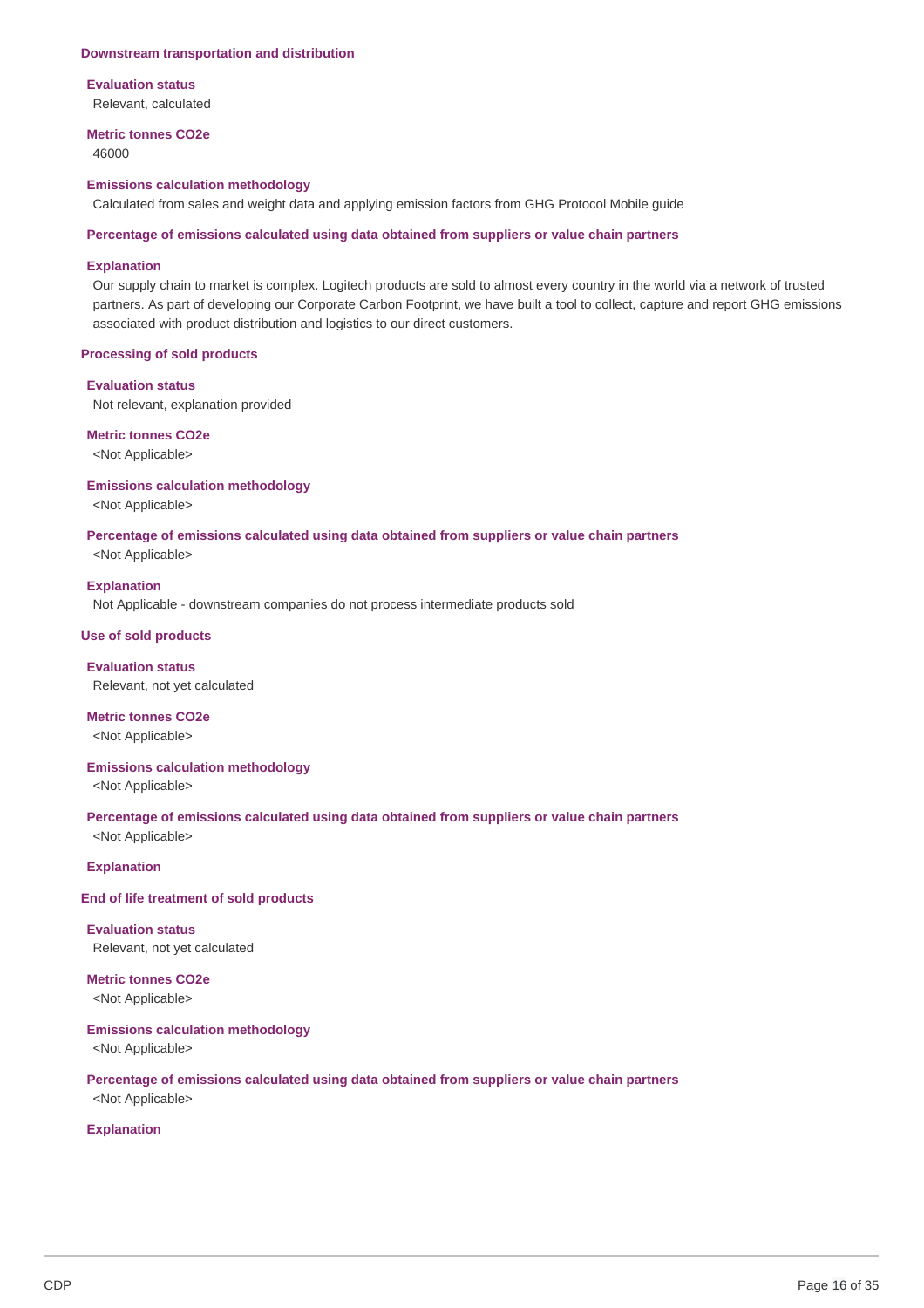#### **Downstream leased assets**

#### **Evaluation status**

Not relevant, explanation provided

#### **Metric tonnes CO2e**

<Not Applicable>

#### **Emissions calculation methodology**

<Not Applicable>

#### **Percentage of emissions calculated using data obtained from suppliers or value chain partners**

<Not Applicable>

#### **Explanation**

Logtiech does not lease facilities to third parties.

#### **Franchises**

#### **Evaluation status**

Not relevant, explanation provided

#### **Metric tonnes CO2e**

<Not Applicable>

#### **Emissions calculation methodology**

<Not Applicable>

#### **Percentage of emissions calculated using data obtained from suppliers or value chain partners**

<Not Applicable>

### **Explanation**

Not Applicable - no franchises

#### **Investments**

#### **Evaluation status**

Not evaluated

#### **Metric tonnes CO2e**

<Not Applicable>

#### **Emissions calculation methodology**

<Not Applicable>

# **Percentage of emissions calculated using data obtained from suppliers or value chain partners**

<Not Applicable>

## **Explanation**

**Other (upstream)**

#### **Evaluation status** Not evaluated

## **Metric tonnes CO2e**

<Not Applicable>

### **Emissions calculation methodology**

<Not Applicable>

### **Percentage of emissions calculated using data obtained from suppliers or value chain partners** <Not Applicable>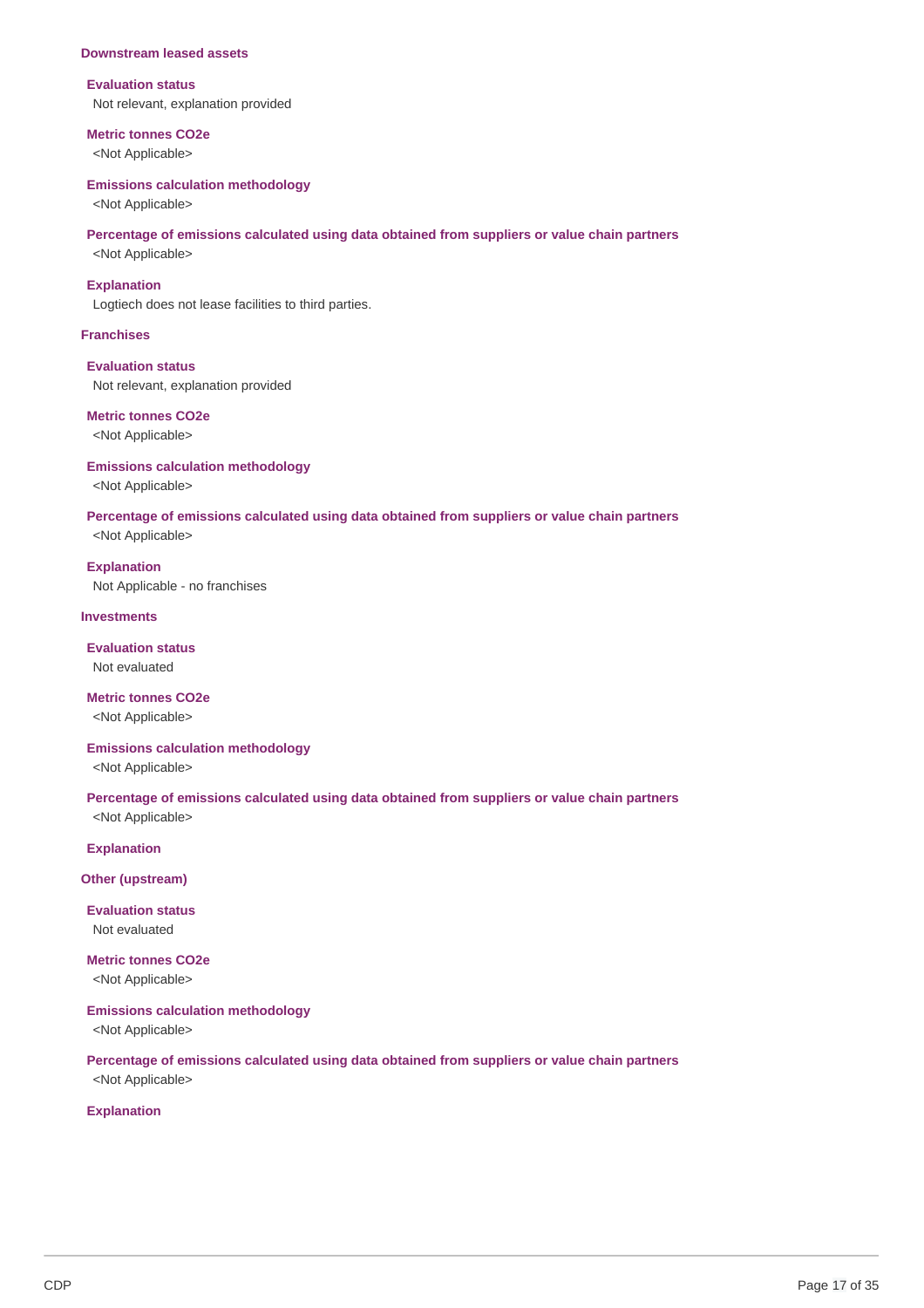#### **Other (downstream)**

**Evaluation status** Not evaluated

## **Metric tonnes CO2e**

<Not Applicable>

#### **Emissions calculation methodology**

<Not Applicable>

**Percentage of emissions calculated using data obtained from suppliers or value chain partners** <Not Applicable>

#### **Explanation**

## C6.7

**(C6.7) Are carbon dioxide emissions from biologically sequestered carbon relevant to your organization?** No

## C6.10

(C6.10) Describe your gross global combined Scope 1 and 2 emissions for the reporting year in metric tons CO2e per unit currency total revenue and provide any additional intensity metrics that are appropriate to your business operations.

 $\Omega$ **Metric numerator (Gross global combined Scope 1 and 2 emissions)** 0 **Metric denominator** Other, please specify (Revenue (Million USD))

**Metric denominator: Unit total** 2788

**Scope 2 figure used** Market-based

**Intensity figure**

**% change from previous year** 100

## **Direction of change**

Decreased

#### **Reason for change**

Carbon intensity has decreased to zero for Scope 1 and 2 emissions because our manufacturing facility is now carbon neutral

## C7. Emissions breakdowns

## C7.1

**(C7.1) Does your organization break down its Scope 1 emissions by greenhouse gas type?** Yes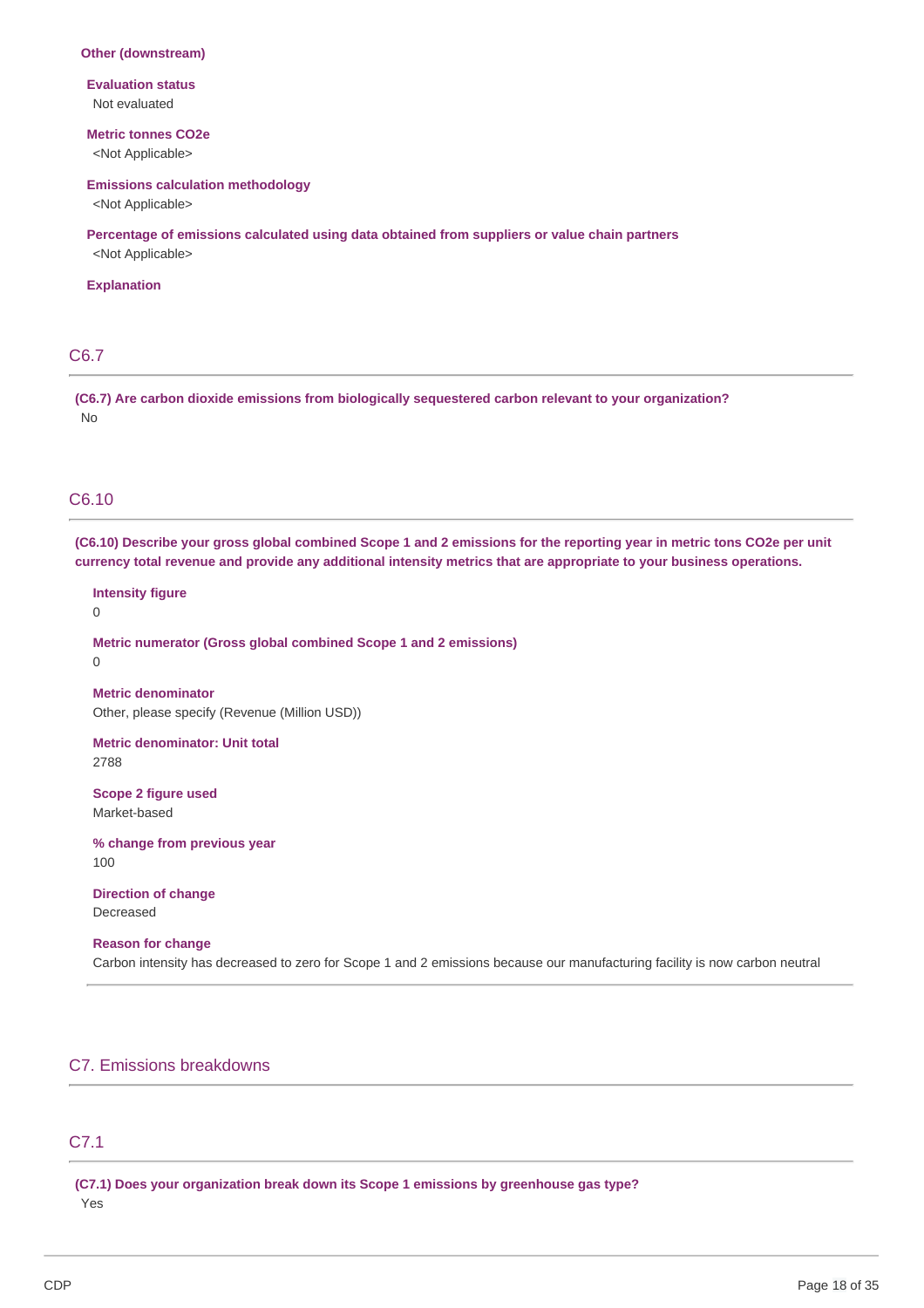## C7.1a

## (C7.1a) Break down your total gross global Scope 1 emissions by greenhouse gas type and provide the source of each used **greenhouse warming potential (GWP).**

| <b>Greenhouse gas</b> | Scope 1 emissions (metric tons of CO2e) | <b>GWP Reference</b>                            |
|-----------------------|-----------------------------------------|-------------------------------------------------|
| CO <sub>2</sub>       | 45.92                                   | Other, please specify (DEFRA 2016)<br>2018 Data |
| CH <sub>4</sub>       | 0.09                                    | Other, please specify (DEFRA 2016)<br>2018 Data |
| <b>N2O</b>            | 0.2                                     | Other, please specify (DEFRA 2016)<br>2018 data |
| <b>HFCs</b>           | 506.45                                  | Other, please specify (DEFRA 2016)<br>2018 data |

## C7.2

## **(C7.2) Break down your total gross global Scope 1 emissions by country/region.**

|       | emissions (metric tons CO2e). |
|-------|-------------------------------|
| China | 553<br>$\cdots$               |

## C7.3

### **(C7.3) Indicate which gross global Scope 1 emissions breakdowns you are able to provide.** By activity

## C7.3c

### **(C7.3c) Break down your total gross global Scope 1 emissions by business activity.**

| <b>Activity</b>                                                                                                                | Scope 1 emissions (metric tons<br>CO <sub>2e</sub> ) |
|--------------------------------------------------------------------------------------------------------------------------------|------------------------------------------------------|
| Fuel- Diesel Type- From Mobile and Stationary Combustion Activity- Power generators, Vehicles and forklifts For year<br>2018   | 19                                                   |
| Fuel-Petrol Type-From Mobile Combustion Activity-Company Vehicles For year 2018                                                | 27                                                   |
| Fuel-HFC-134a Type-From HFC Sources Activity- Used in Chillers in factory for HVAC For year 2018                               | 172                                                  |
| Fuel-HCFC-22 Type-From HFC Sources Activity- Used for Heat-pump of HVAC and small AC units in the factory For year 335<br>2018 |                                                      |

## C7.5

### **(C7.5) Break down your total gross global Scope 2 emissions by country/region.**

|       | Country/Region Scope 2, location-<br>based (metric tons<br> CO2e) | Scope 2, market-<br>based (metric tons<br>CO <sub>2e</sub> ) | Purchased and consumed<br>electricity, heat, steam or<br> cooling (MWh) | Purchased and consumed low-carbon electricity, heat,<br>steam or cooling accounted in market-based approach<br>(MWh) |
|-------|-------------------------------------------------------------------|--------------------------------------------------------------|-------------------------------------------------------------------------|----------------------------------------------------------------------------------------------------------------------|
| China | 15168                                                             |                                                              | 22948                                                                   | 22948                                                                                                                |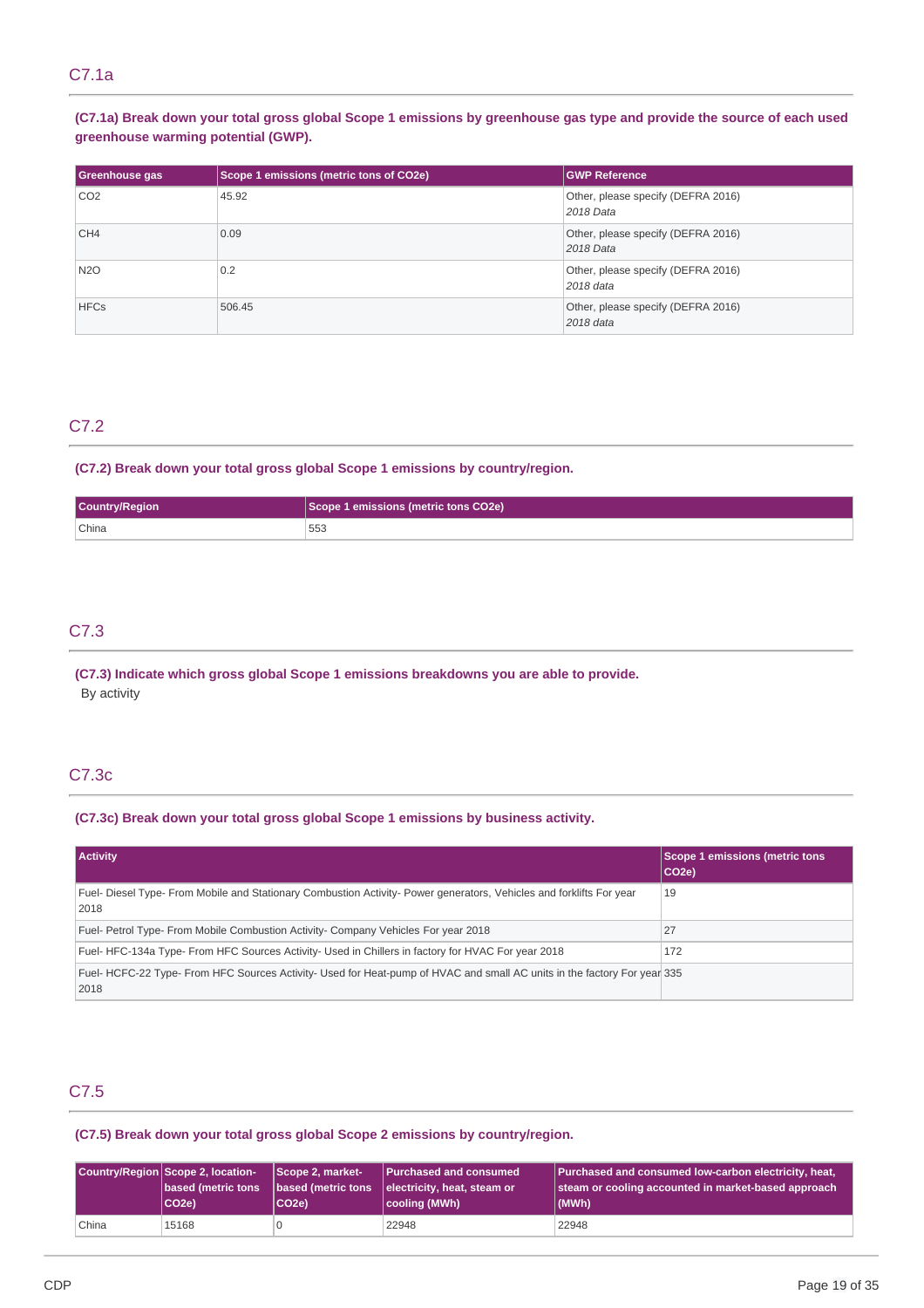## C7.6

**(C7.6) Indicate which gross global Scope 2 emissions breakdowns you are able to provide.** By facility

## C7.6b

**(C7.6b) Break down your total gross global Scope 2 emissions by business facility.**

| <b>Facility</b>                                         | Scope 2 location-based emissions (metric tons<br>lCO2e) | Scope 2, market-based emissions (metric tons<br>CO <sub>2e</sub> ) |
|---------------------------------------------------------|---------------------------------------------------------|--------------------------------------------------------------------|
| Include our factory and dormitories in Suzhou,<br>China | 15168                                                   |                                                                    |

## C7.9

(C7.9) How do your gross global emissions (Scope 1 and 2 combined) for the reporting year compare to those of the **previous reporting year?**

Decreased

## C7.9a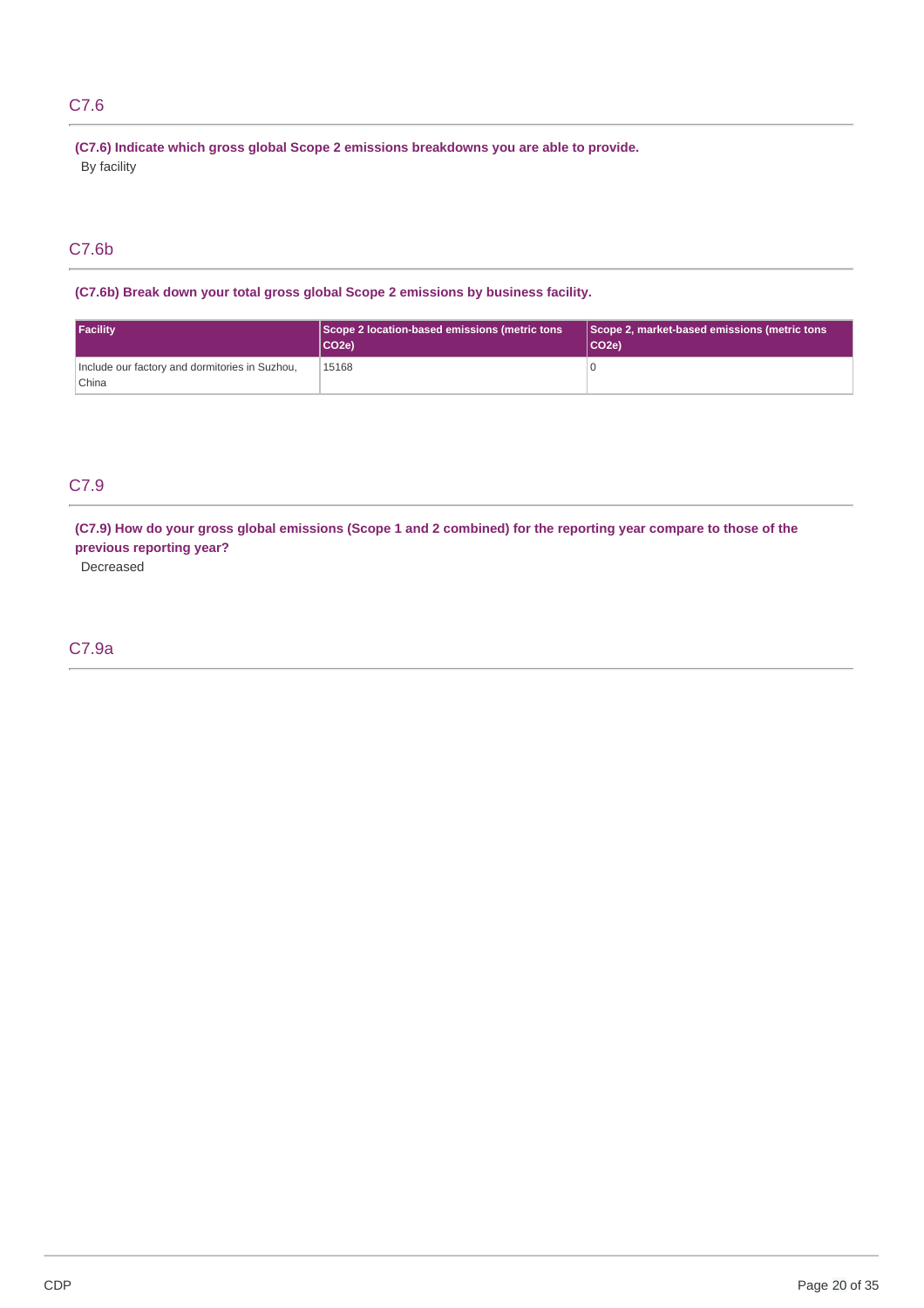(C7.9a) Identify the reasons for any change in your gross global emissions (Scope 1 and 2 combined) and for each of them **specify how your emissions compare to the previous year.**

|                                                  | Change in Direction<br>emissions of change<br>(metric<br>tons<br>CO <sub>2e</sub> ) |                        | <b>Emissions</b><br>value<br>(percentage) | Please explain calculation                                                                                                                                                                                                                                                                                                                                                                                                                                                                                                                                                   |
|--------------------------------------------------|-------------------------------------------------------------------------------------|------------------------|-------------------------------------------|------------------------------------------------------------------------------------------------------------------------------------------------------------------------------------------------------------------------------------------------------------------------------------------------------------------------------------------------------------------------------------------------------------------------------------------------------------------------------------------------------------------------------------------------------------------------------|
| Change in<br>renewable<br>energy<br>consumption  | 13200                                                                               | Decreased              | 100                                       | Our CY 17 Scope 1 and Market Based Scope 2 emissions were 13,200 TCO2. In CY18 With the purchase<br>of iRECS and offsets we addressed those emissions and achieved carbon neutrality for the first time. Our<br>production facility is certified CarbonNeutral(R). This means the carbon footprint of the facility has been<br>reduced to net zero through the use of iRECs for our Scope 2 and carbon offsets for our Scope 1, that meet<br>the requirements of the CarbonNeutral Protocol(R). We are commited to maintaining this CarbonNeutral(R)<br>status year-on-year. |
| Other<br>emissions<br>reduction<br>activities    |                                                                                     | $<$ Not<br>Applicable> |                                           |                                                                                                                                                                                                                                                                                                                                                                                                                                                                                                                                                                              |
| <b>Divestment</b>                                |                                                                                     | $<$ Not<br>Applicable> |                                           |                                                                                                                                                                                                                                                                                                                                                                                                                                                                                                                                                                              |
| Acquisitions                                     |                                                                                     | $<$ Not<br>Applicable> |                                           |                                                                                                                                                                                                                                                                                                                                                                                                                                                                                                                                                                              |
| Mergers                                          |                                                                                     | $<$ Not<br>Applicable> |                                           |                                                                                                                                                                                                                                                                                                                                                                                                                                                                                                                                                                              |
| Change in<br>output                              |                                                                                     | $<$ Not<br>Applicable> |                                           |                                                                                                                                                                                                                                                                                                                                                                                                                                                                                                                                                                              |
| Change in<br>methodology                         |                                                                                     | $<$ Not<br>Applicable> |                                           |                                                                                                                                                                                                                                                                                                                                                                                                                                                                                                                                                                              |
| Change in<br>boundary                            |                                                                                     | $<$ Not<br>Applicable> |                                           |                                                                                                                                                                                                                                                                                                                                                                                                                                                                                                                                                                              |
| Change in<br>physical<br>operating<br>conditions |                                                                                     | $<$ Not<br>Applicable> |                                           |                                                                                                                                                                                                                                                                                                                                                                                                                                                                                                                                                                              |
| Unidentified                                     |                                                                                     | $<$ Not<br>Applicable> |                                           |                                                                                                                                                                                                                                                                                                                                                                                                                                                                                                                                                                              |
| Other                                            |                                                                                     | $<$ Not<br>Applicable> |                                           |                                                                                                                                                                                                                                                                                                                                                                                                                                                                                                                                                                              |

## C7.9b

(C7.9b) Are your emissions performance calculations in C7.9 and C7.9a based on a location-based Scope 2 emissions figure **or a market-based Scope 2 emissions figure?**

Market-based

## C8. Energy

## C8.1

**(C8.1) What percentage of your total operational spend in the reporting year was on energy?** Don't know

## C8.2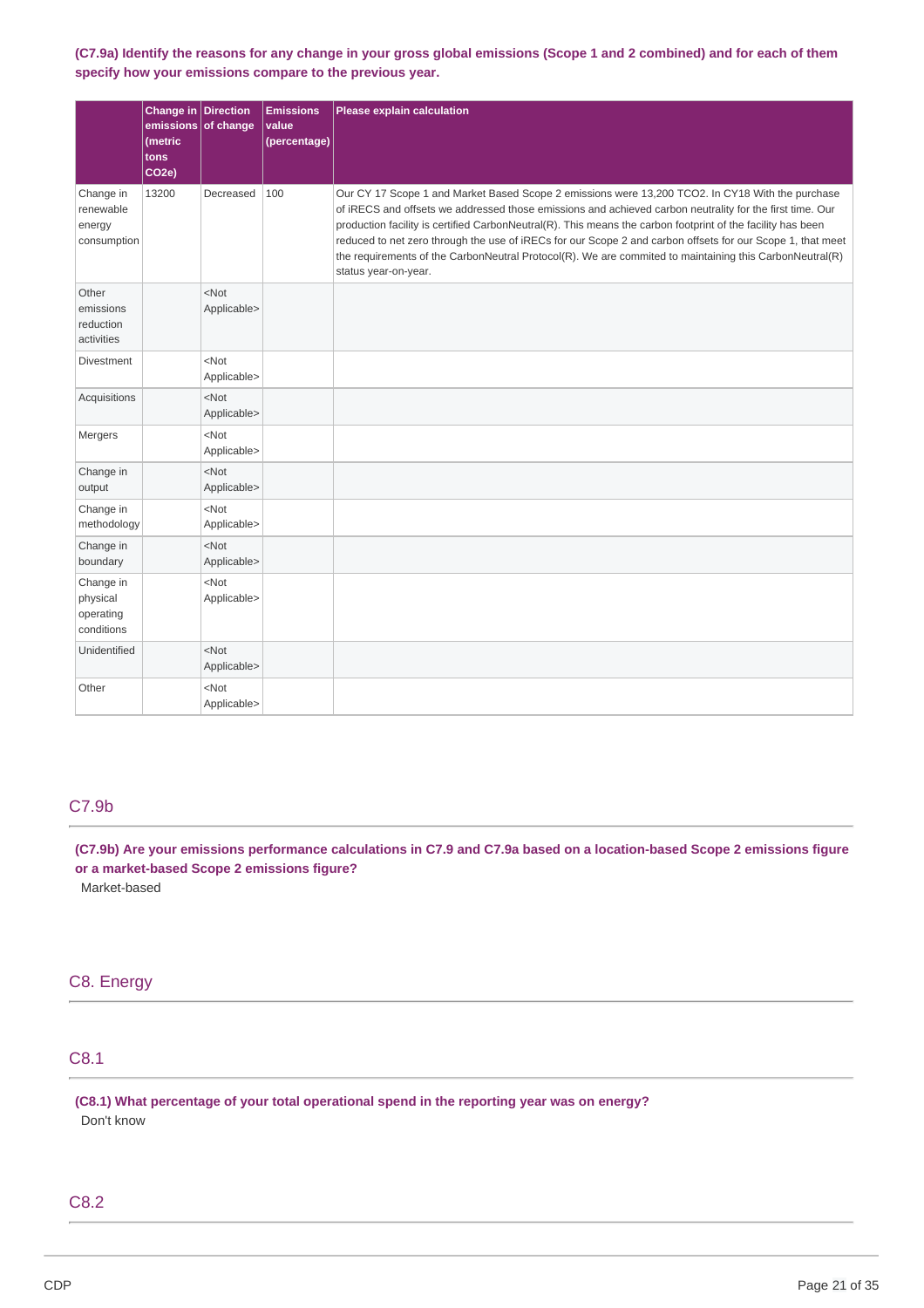#### **(C8.2) Select which energy-related activities your organization has undertaken.**

|                                                    | Indicate whether your organization undertakes this energy-related activity |
|----------------------------------------------------|----------------------------------------------------------------------------|
| Consumption of fuel (excluding feedstocks)         | Yes                                                                        |
| Consumption of purchased or acquired electricity   | Yes                                                                        |
| Consumption of purchased or acquired heat          | <b>No</b>                                                                  |
| Consumption of purchased or acquired steam         | N <sub>0</sub>                                                             |
| Consumption of purchased or acquired cooling       | <b>No</b>                                                                  |
| Generation of electricity, heat, steam, or cooling | <b>No</b>                                                                  |

## C8.2a

### **(C8.2a) Report your organization's energy consumption totals (excluding feedstocks) in MWh.**

|                                                            | <b>Heating value</b>         | <b>MWh</b> from renewable<br>sources | <b>MWh from non-renewable</b><br>sources | <b>Total MWh</b>       |
|------------------------------------------------------------|------------------------------|--------------------------------------|------------------------------------------|------------------------|
| Consumption of fuel (excluding feedstock)                  | LHV (lower heating<br>value) | 185.82                               |                                          | 185.82                 |
| Consumption of purchased or acquired electricity           | <not applicable=""></not>    | 22947.64                             |                                          | 22947.64               |
| Consumption of purchased or acquired heat                  | <not applicable=""></not>    | <not applicable=""></not>            | <not applicable=""></not>                | $<$ Not<br>Applicable> |
| Consumption of purchased or acquired steam                 | <not applicable=""></not>    | <not applicable=""></not>            | <not applicable=""></not>                | $<$ Not<br>Applicable> |
| Consumption of purchased or acquired cooling               | <not applicable=""></not>    | <not applicable=""></not>            | <not applicable=""></not>                | $<$ Not<br>Applicable> |
| Consumption of self-generated non-fuel renewable<br>energy | <not applicable=""></not>    | <not applicable=""></not>            | <not applicable=""></not>                | $<$ Not<br>Applicable> |
| Total energy consumption                                   | <not applicable=""></not>    | 23133.47                             |                                          | 23133.47               |

## C8.2b

### **(C8.2b) Select the applications of your organization's consumption of fuel.**

|                                                         | Indicate whether your organization undertakes this fuel application |
|---------------------------------------------------------|---------------------------------------------------------------------|
| Consumption of fuel for the generation of electricity   | <b>No</b>                                                           |
| Consumption of fuel for the generation of heat          | <b>No</b>                                                           |
| Consumption of fuel for the generation of steam         | <b>No</b>                                                           |
| Consumption of fuel for the generation of cooling       | <b>No</b>                                                           |
| Consumption of fuel for co-generation or tri-generation | No                                                                  |

### C8.2c

**(C8.2c) State how much fuel in MWh your organization has consumed (excluding feedstocks) by fuel type.**

**Fuels (excluding feedstocks)** Diesel

**Heating value** LHV (lower heating value)

**Total fuel MWh consumed by the organization** 71.62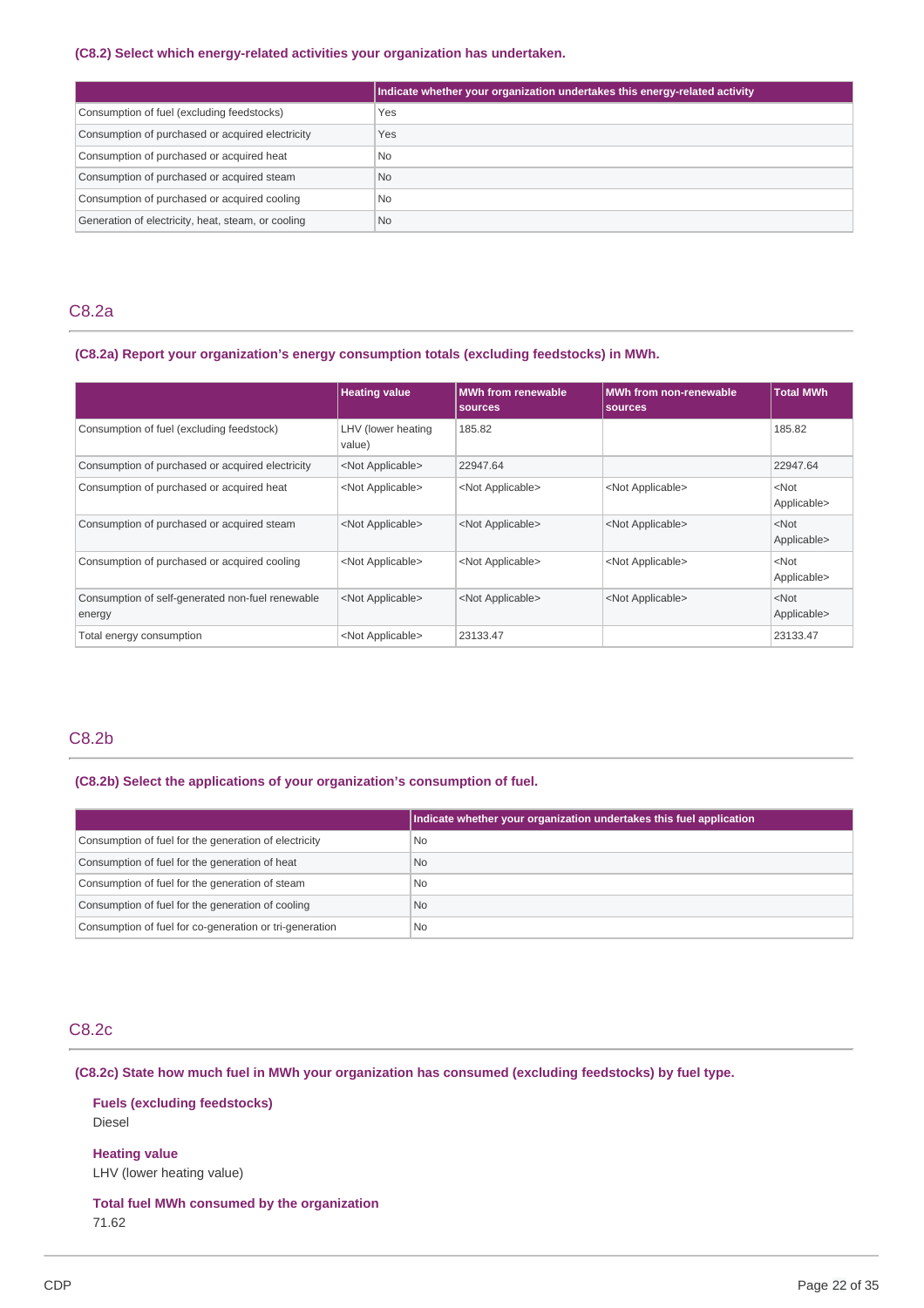**MWh fuel consumed for self-generation of electricity** <Not Applicable>

**MWh fuel consumed for self-generation of heat** <Not Applicable>

**MWh fuel consumed for self-generation of steam** <Not Applicable>

**MWh fuel consumed for self-generation of cooling** <Not Applicable>

**MWh fuel consumed for self-cogeneration or self-trigeneration** <Not Applicable>

#### **Comment**

**Fuels (excluding feedstocks)** Petrol

**Heating value** LHV (lower heating value)

**Total fuel MWh consumed by the organization** 111.87

**MWh fuel consumed for self-generation of electricity**

**MWh fuel consumed for self-generation of heat**

**MWh fuel consumed for self-generation of steam**

**MWh fuel consumed for self-generation of cooling**

**MWh fuel consumed for self-cogeneration or self-trigeneration**

#### **Comment**

**Fuels (excluding feedstocks)** Other, please specify (HFC-134a)

**Heating value** LHV (lower heating value)

**Total fuel MWh consumed by the organization** 0.12

**MWh fuel consumed for self-generation of electricity**

**MWh fuel consumed for self-generation of heat**

**MWh fuel consumed for self-generation of steam**

**MWh fuel consumed for self-generation of cooling**

**MWh fuel consumed for self-cogeneration or self-trigeneration**

**Comment**

**Fuels (excluding feedstocks)** Other, please specify (HCFC-22)

**Heating value** LHV (lower heating value)

**Total fuel MWh consumed by the organization** 0.18

**MWh fuel consumed for self-generation of electricity**

**MWh fuel consumed for self-generation of heat**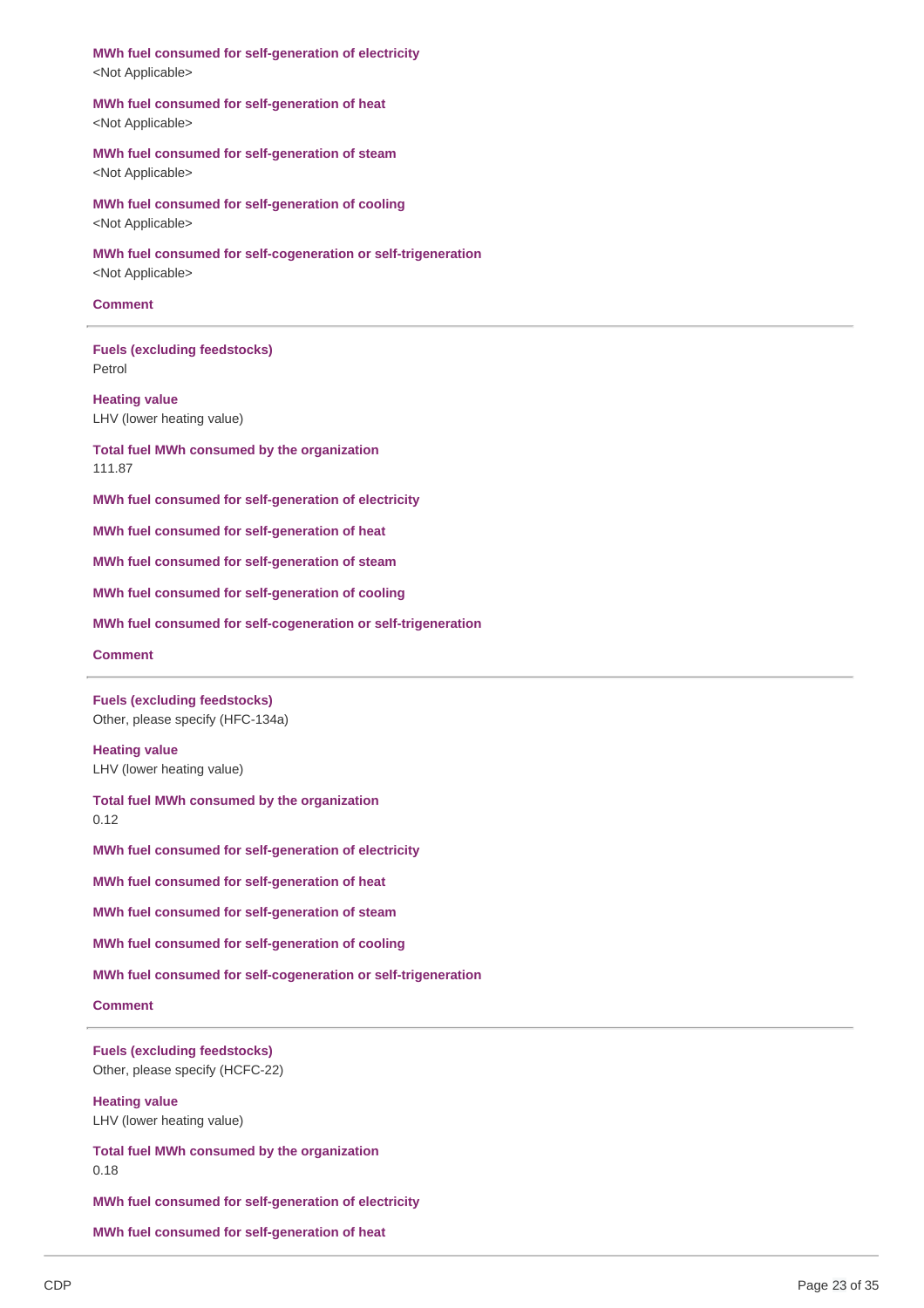#### **MWh fuel consumed for self-generation of steam**

**MWh fuel consumed for self-generation of cooling**

### **MWh fuel consumed for self-cogeneration or self-trigeneration**

**Comment**

## C8.2d

**(C8.2d) List the average emission factors of the fuels reported in C8.2c.**

#### **Diesel**

**Emission factor** 0.26161

**Unit** kg CO2 per kWh

### **Emission factor source**

UK DEFRA: From Department for Business, Energy & Industrial Strategy

#### **Comment**

#### **Petrol**

**Emission factor** 0.24552

**Unit**

kg CO2 per kWh

### **Emission factor source**

UK DEFRA: From Department for Business, Energy & Industrial Strategy

#### **Comment**

**Other**

## **Emission factor**

1430

### **Unit**

kg CO2 per kWh

## **Emission factor source**

UK DEFRA: From Department for Business, Energy & Industrial Strategy

### **Comment**

Emission Factor HFC-134a= 1430 Kg CO2e/KWH HCFC-22= 1810 Kg CO2e/KWH

## C8.2f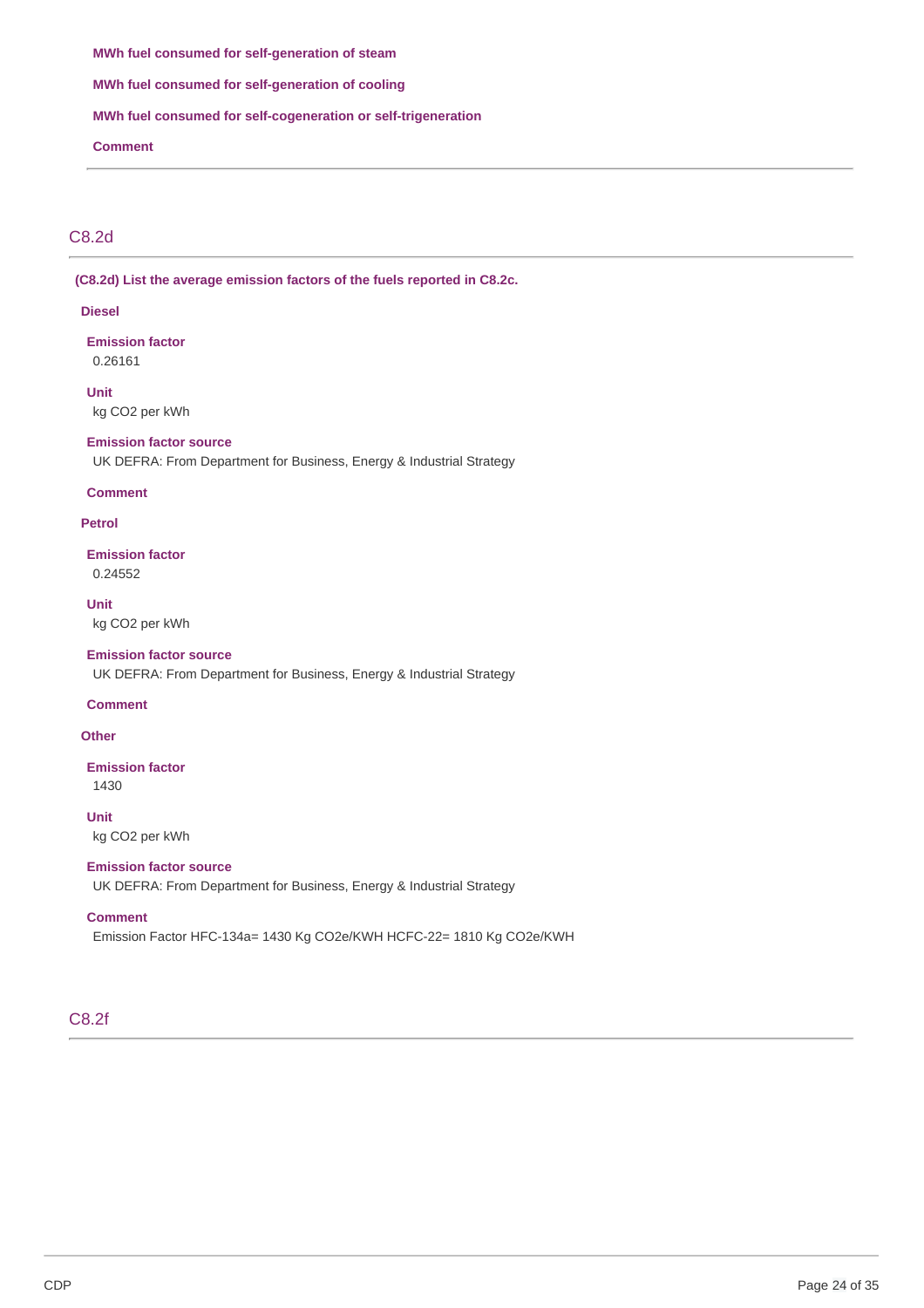(C8.2f) Provide details on the electricity, heat, steam and/or cooling amounts that were accounted for at a low-carbon **emission factor in the market-based Scope 2 figure reported in C6.3.**

**Basis for applying a low-carbon emission factor** Energy attribute certificates, I-RECs **Low-carbon technology type** Wind **Region of consumption of low-carbon electricity, heat, steam or cooling** Asia Pacific **MWh consumed associated with low-carbon electricity, heat, steam or cooling** 22947.64 **Emission factor (in units of metric tons CO2e per MWh)**

0

**Comment**

C9. Additional metrics

C9.1

**(C9.1) Provide any additional climate-related metrics relevant to your business.**

## C10. Verification

## C10.1

### **(C10.1) Indicate the verification/assurance status that applies to your reported emissions.**

|                                          | Verification/assurance status                          |
|------------------------------------------|--------------------------------------------------------|
| Scope 1                                  | Third-party verification or assurance process in place |
| Scope 2 (location-based or market-based) | Third-party verification or assurance process in place |
| Scope 3                                  | No third-party verification or assurance               |

## C10.1a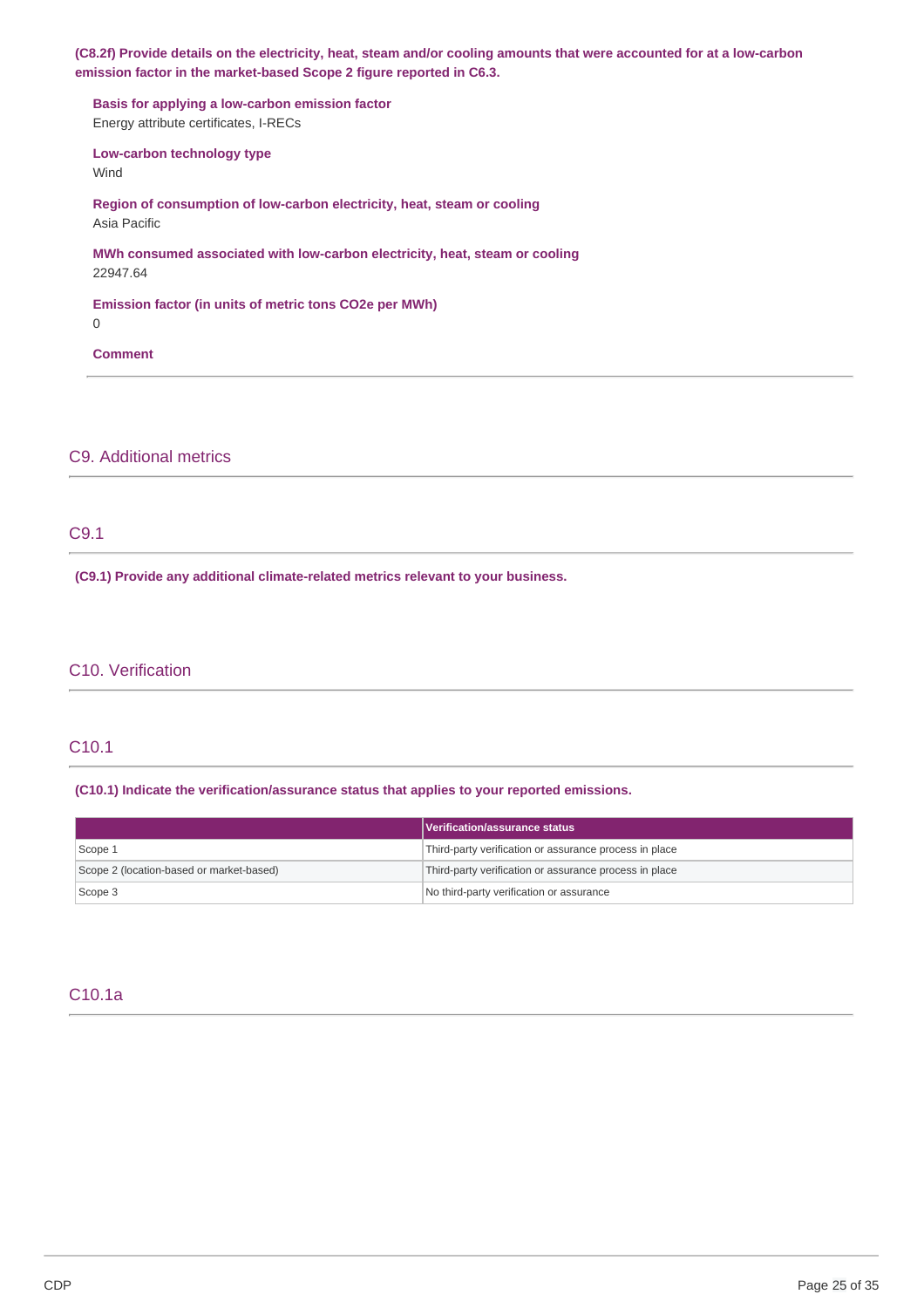(C10.1a) Provide further details of the verification/assurance undertaken for your Scope 1 and/or Scope 2 emissions and **attach the relevant statements.**

**Scope** Scope 1

**Verification or assurance cycle in place** Annual process

**Status in the current reporting year** Complete

**Type of verification or assurance** Limited assurance

**Attach the statement**

**Page/ section reference**

**Relevant standard** ISO14064-3

**Proportion of reported emissions verified (%)** 100

#### **Scope**

Scope 2 location-based

**Verification or assurance cycle in place** Annual process

**Status in the current reporting year** Complete

**Type of verification or assurance** Limited assurance

**Attach the statement**

**Page/ section reference**

**Relevant standard** ISO14064-3

**Proportion of reported emissions verified (%)**

## **Scope**

Scope 2 market-based

**Verification or assurance cycle in place** Annual process

**Status in the current reporting year** Complete

**Type of verification or assurance** Limited assurance

**Attach the statement**

**Page/ section reference**

**Relevant standard** ISO14064-3

**Proportion of reported emissions verified (%)** 100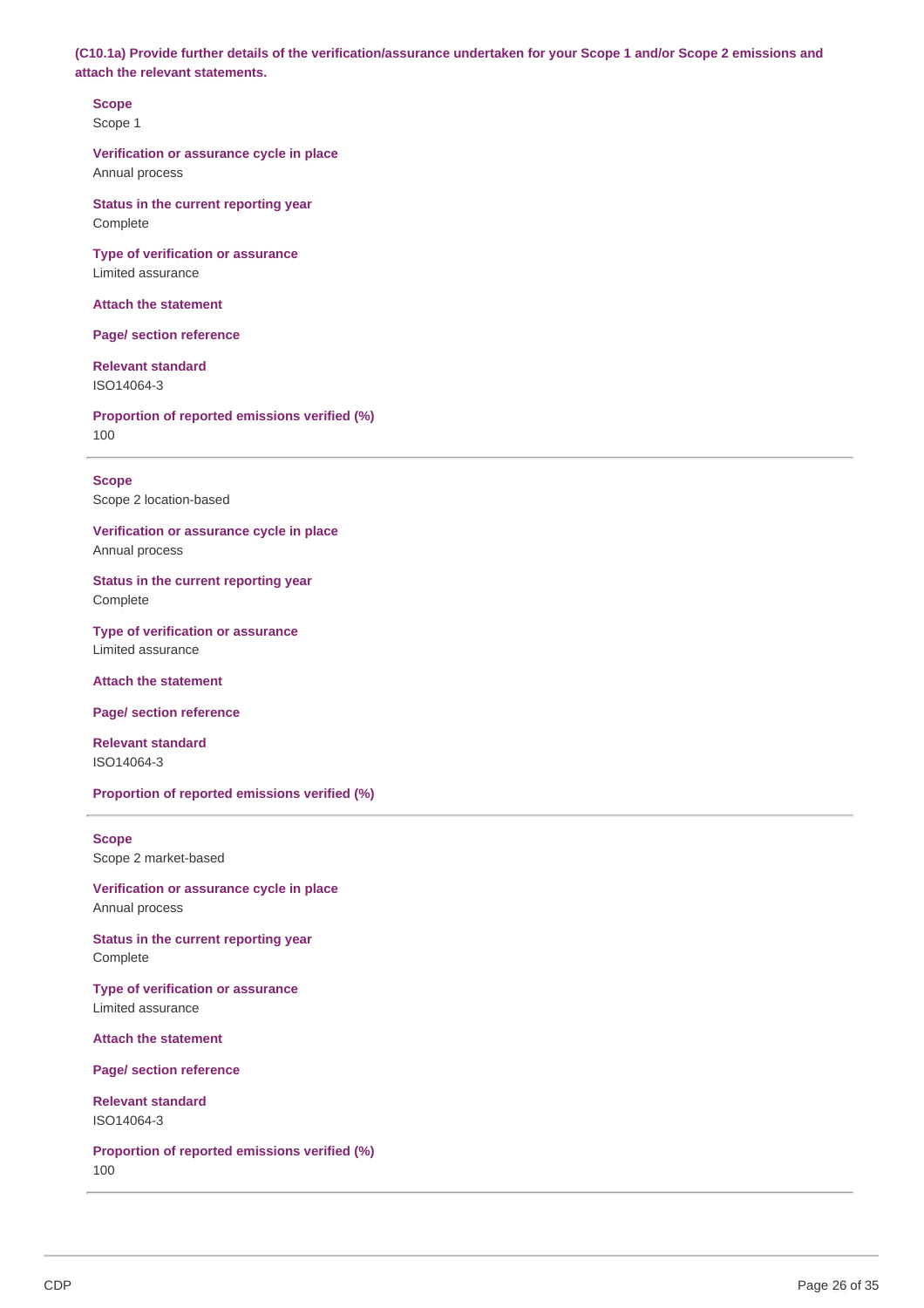## C10.2

(C10.2) Do you verify any climate-related information reported in your CDP disclosure other than the emissions figures **reported in C6.1, C6.3, and C6.5?**

Yes

## C10.2a

(C10.2a) Which data points within your CDP disclosure have been verified, and which verification standards were used?

| <b>Disclosure</b><br><b>I</b> module<br><b>Verification</b><br><b>relates to</b> | Data verified                             | standard | Verification   Please explain                                                                                                                                                                                                                                                                                                                                                  |
|----------------------------------------------------------------------------------|-------------------------------------------|----------|--------------------------------------------------------------------------------------------------------------------------------------------------------------------------------------------------------------------------------------------------------------------------------------------------------------------------------------------------------------------------------|
| C6. Emissions Year on year<br>data                                               | change in<br>emissions<br>(Scope 1 and 2) |          | ISO14064-3 We have verified our reduction in Scope 1 and 2 emissions in 2018. This year, and for the first time, our<br>manufacturing facility is certified CarbonNeutral(R). This means the carbon footprint of the facility has been reduced<br>to net zero through the purchase of iRECs and carbon offsets that meet the requirements of the CarbonNeutral<br>Protocol(R). |

## C11. Carbon pricing

## C11.1

(C11.1) Are any of your operations or activities regulated by a carbon pricing system (i.e. ETS, Cap & Trade or Carbon Tax)? No, and we do not anticipate being regulated in the next three years

## C11.2

**(C11.2) Has your organization originated or purchased any project-based carbon credits within the reporting period?** Yes

## C11.2a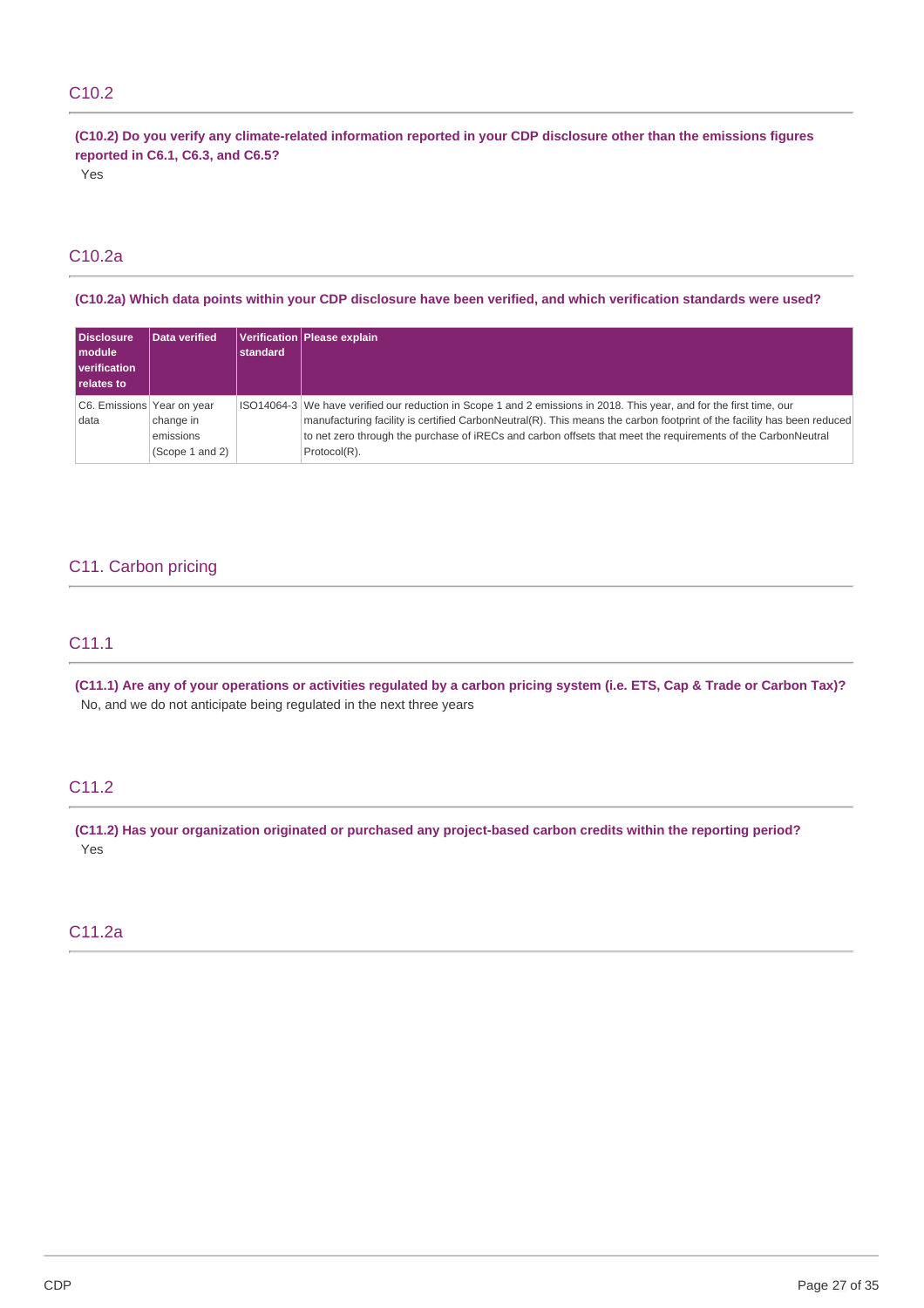(C11.2a) Provide details of the project-based carbon credits originated or purchased by your organization in the reporting **period.**

**Credit origination or credit purchase** Credit purchase

**Project type** Wind

**Project identification** CDM0491

**Verified to which standard** CDM (Clean Development Mechanism)

**Number of credits (metric tonnes CO2e)** 2221

**Number of credits (metric tonnes CO2e): Risk adjusted volume**

**Credits cancelled** Yes

**Purpose, e.g. compliance** Voluntary Offsetting

## C11.3

**(C11.3) Does your organization use an internal price on carbon?** No, and we do not currently anticipate doing so in the next two years

### C12. Engagement

## C12.1

**(C12.1) Do you engage with your value chain on climate-related issues?** Yes, our suppliers

## C12.1a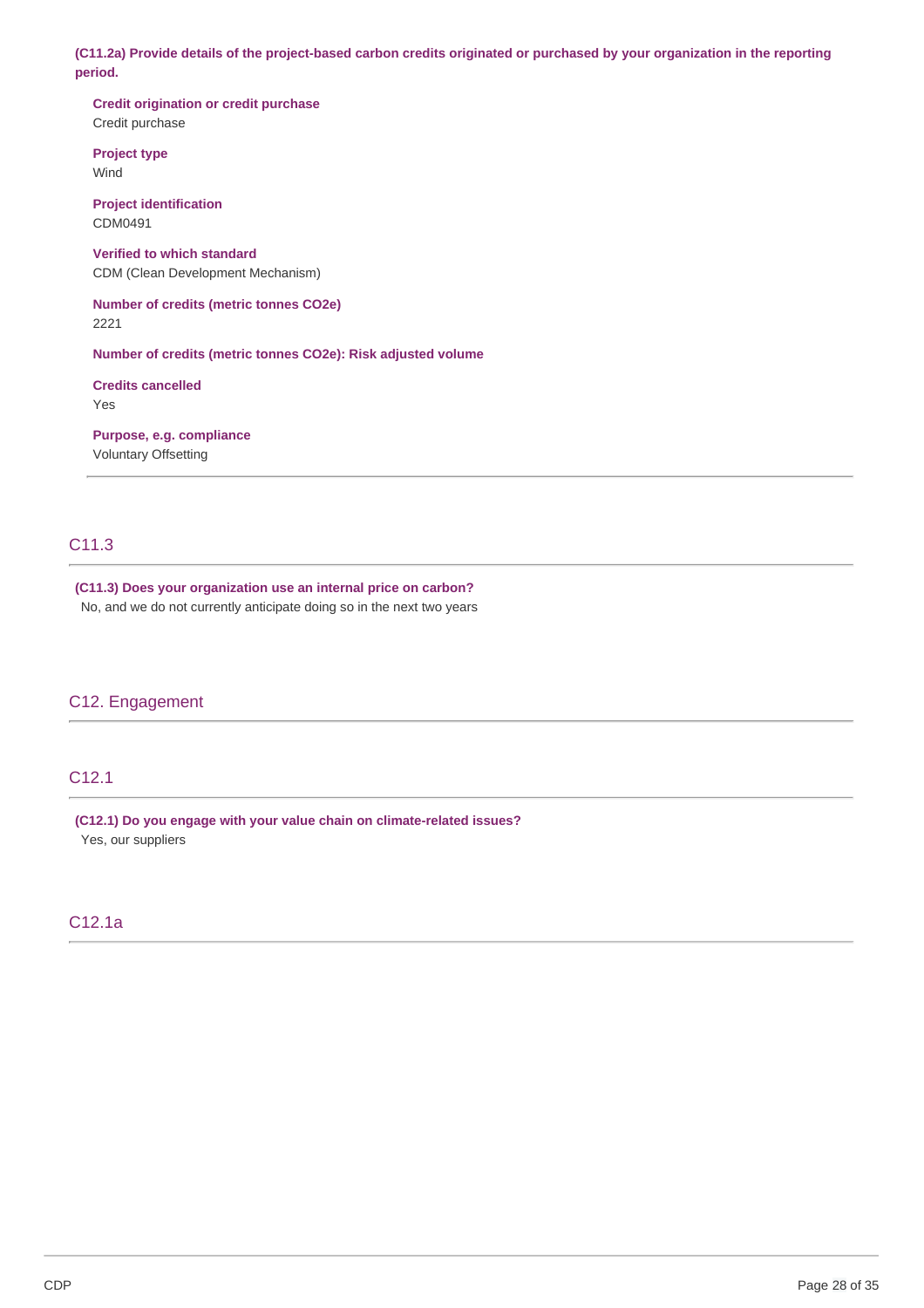#### **(C12.1a) Provide details of your climate-related supplier engagement strategy.**

#### **Type of engagement**

Information collection (understanding supplier behavior)

#### **Details of engagement**

Collect climate change and carbon information at least annually from suppliers

## **% of suppliers by number**

12

**% total procurement spend (direct and indirect)** 81

#### **% Scope 3 emissions as reported in C6.5**

#### **Rationale for the coverage of your engagement**

In recent years we have been working with Tier 1 (Direct) Suppliers to develop oversight of Scope 3 emissions from supplier manufacturing. In 2018 we engaged with suppliers accounting for 81% of our direct spend on supplier manufacturing and asked them to report their Scope 1 and 2 emissions in a format aligned with the GHG Protocol. Using assumptions we have extrapolated the survey data to estimate the total greenhouse has emissions from Tier 1 (direct) supplier manufacturing is approximately 110,000 tCO2e.

#### **Impact of engagement, including measures of success**

This engagement has helped us to understand our Scope 3 emissions from our Major Suppliers. In 2018 we have increased our supplier engagement to 81% of our total spend, up by 18% from 63% last year. And we successfully collated data accounting for 73% of our spend, up by 12% from 61% last year.

#### **Comment**

#### **Type of engagement**

Engagement & incentivization (changing supplier behavior)

## **Details of engagement**

Other, please specify (Supplier Carbon scoring system)

## **% of suppliers by number**

12

#### **% total procurement spend (direct and indirect)** 81

#### **% Scope 3 emissions as reported in C6.5**

#### **Rationale for the coverage of your engagement**

For our most recent engagement, suppliers who responded to the survey and reported accurate data were rewarded with a QBR Score. QBR scores are used in Logitech to focus supplier attention on priority issues of importance. As such, the introduction of this new scoring system emphasises the importance of survey participation and accurate data reporting as well as Logitech's commitment to energy and greenhouse gas issues. We are also awarding a Logitech Torch Award based on the most recent survey effort - to recognise and celebrate the supplier with most improved energy performance, compared to last year. The introduction of this new Torch Award will also help to focus supplier attention on the importance of energy management and incentivise continued good performance over the forthcoming period.

#### **Impact of engagement, including measures of success**

The response rate of suppliers increased compared to previous years The impact of the Torch Award will be reported next year

#### **Comment**

## C12.3

(C12.3) Do you engage in activities that could either directly or indirectly influence public policy on climate-related issues **through any of the following?**

No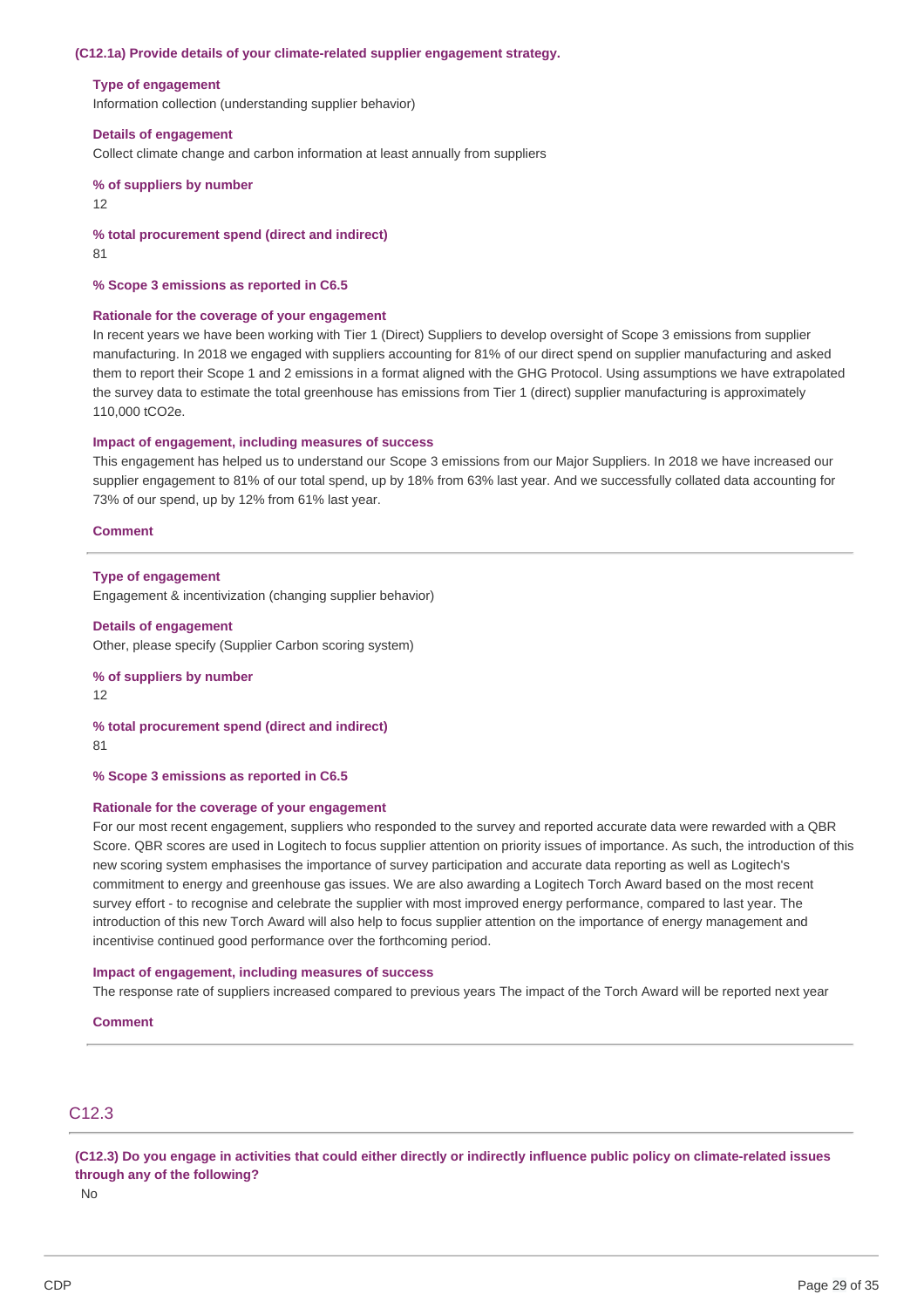#### **(C12.3g) Why do you not engage with policy makers on climate-related issues?**

We are developing our engagement strategy at present to include engagement with SBTI and other climate-focused global initiatives

## C12.4

### **(C12.4) Have you published information about your organization's response to climate change and GHG emissions** performance for this reporting year in places other than in your CDP response? If so, please attach the publication(s).

### **Publication**

In voluntary sustainability report

#### **Status**

Underway – previous year attached

#### **Attach the document**

LogitechReport2018\_Web-Spreads.pdf

#### **Page/Section reference**

Refer to web link below for the latest report https://www.logitech.com/en-gb/sustainability/reports-and-resources.html See Energy and Greenhouse gas Section and Data section from our Latest report

#### **Content elements**

Governance **Strategy** Risks & opportunities Emissions figures Emission targets

#### **Comment**

Refer to web link below for the latest report https://www.logitech.com/en-gb/sustainability/reports-and-resources.html See Energy and Greenhouse gas Section and Data section from our Latest report See Energy and Greenhouse gas Section and Data section from our Latest report

### C14. Signoff

### C-FI

(C-FI) Use this field to provide any additional information or context that you feel is relevant to your organization's response. **Please note that this field is optional and is not scored.**

### C14.1

**(C14.1) Provide details for the person that has signed off (approved) your CDP climate change response.**

|        | Job title                            | Corresponding job category         |
|--------|--------------------------------------|------------------------------------|
| 'Row ⊥ | Sr. Director, Head of Sustainability | Environment/Sustainability manager |

#### SC. Supply chain module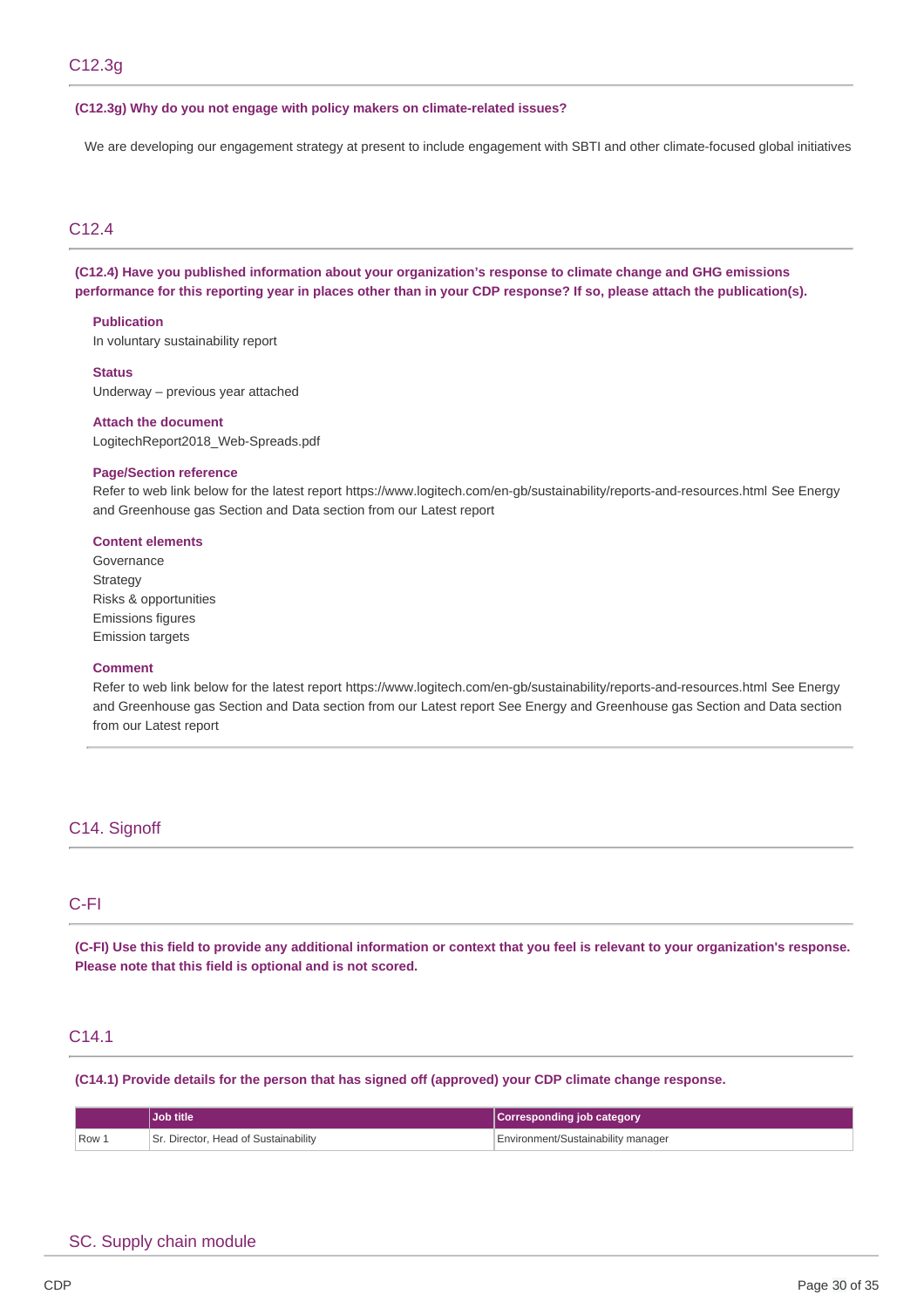### SC0.0

#### **(SC0.0) If you would like to do so, please provide a separate introduction to this module.**

Our high-volume manufacturing site was established in Suzhou, China in 1994. On-site activities primarily comprise final assembly and testing. Components are manufactured to our specification by suppliers in Asia, the United States and Europe. We use contract manufacturers to supplement internal capacity and to reduce volatility in production volumes. Approximately half of our annual revenue is generated from products that are manufactured in-house. The other 50% of our revenue is generated from products which are manufactured by Finished Goods suppliers and Contract Manufacturers under our direction.

Our continued success is coupled to the continued success of our suppliers. We look to establish long-term relationships with a core group of suppliers, based on shared values of ethics, good practice and RBA Code compliance. Our local and international teams maintain oversight of all in-house and supplier production activities, manufacturing know-how, quality process controls, social and environmental responsibilities and Intellectual Property protection. This hybrid model of in-house manufacturing and third-party manufacturers enables us to effectively respond to rapidly changing demand, leverage economies of scale, maintain strong quality process controls, reduce volatility in production levels, and optimise time to market

### SC0.1

#### **(SC0.1) What is your company's annual revenue for the stated reporting period?**

|       | <b>≀evenue</b><br>Annual    |
|-------|-----------------------------|
| Row 1 | $\cdots$<br>2788322000<br>. |

### SC0.2

**(SC0.2) Do you have an ISIN for your company that you would be willing to share with CDP?** Yes

### SC0.2a

**(SC0.2a) Please use the table below to share your ISIN.**

|       | <b>ISIN country code (2 letters)</b> | ISIN numeric identifier and single check digit (10 numbers overall) |
|-------|--------------------------------------|---------------------------------------------------------------------|
| Row 1 |                                      | 0025751329                                                          |

### SC1.1

(SC1.1) Allocate your emissions to your customers listed below according to the goods or services you have sold them in **this reporting period.**

**Requesting member** Walmart, Inc.

**Scope of emissions** Scope 1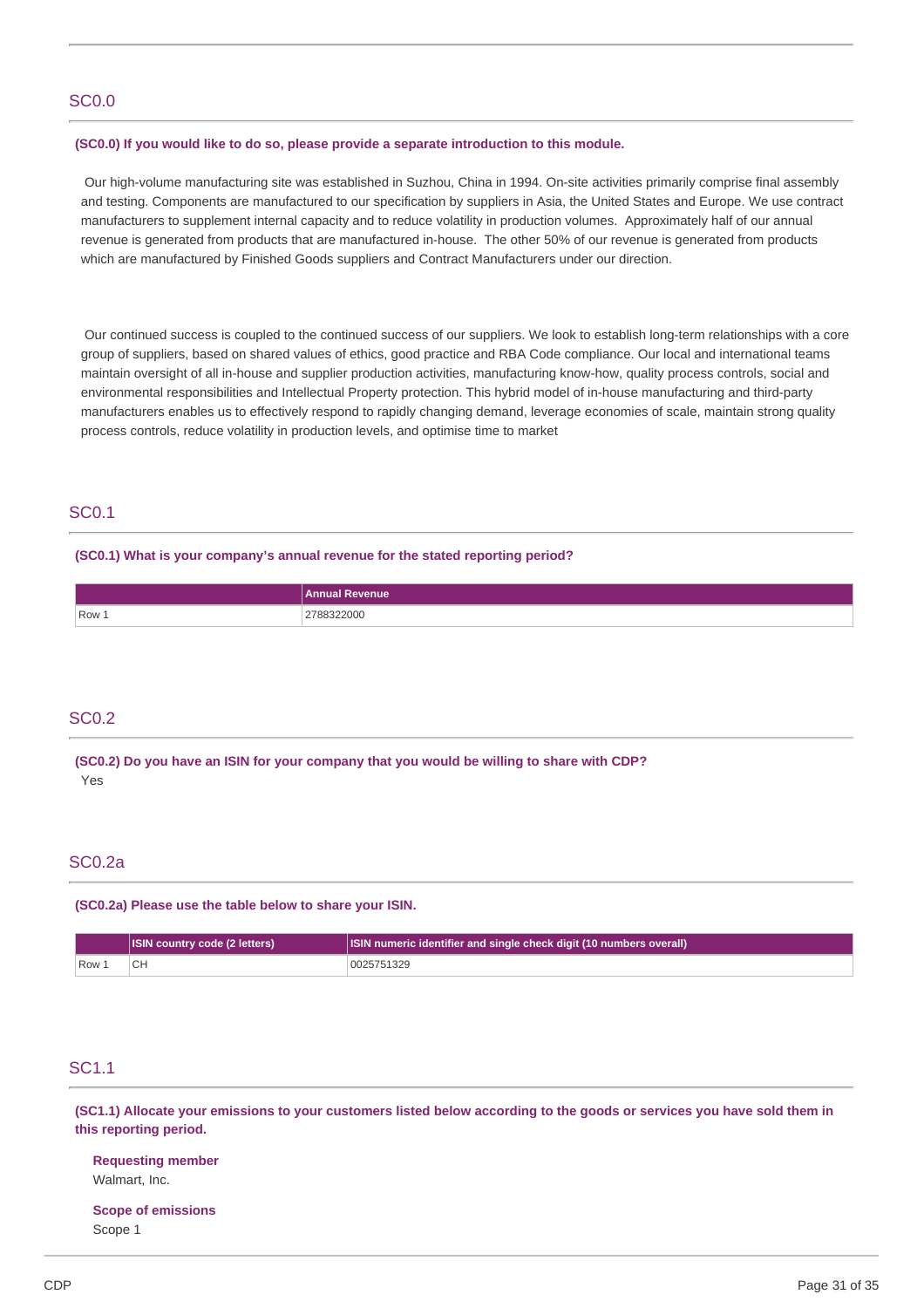### **Allocation level** Company wide

**Allocation level detail** <Not Applicable>

**Emissions in metric tonnes of CO2e** 12.892

**Uncertainty (±%)**

**Major sources of emissions** Petrol, Diesel, HFC

**Verified**

No

#### **Allocation method**

Allocation based on the market value of products purchased

Please explain how you have identified the GHG source, including major limitations to this process and assumptions **made**

We have one manufacturing facility. We review and report GHG sources and performance on an annual basis as part of annual Sustainability Reporting.

## **Requesting member**

Walmart, Inc.

**Scope of emissions** Scope 2

**Allocation level** Company wide

**Allocation level detail**

**Emissions in metric tonnes of CO2e** 0

**Uncertainty (±%)**

**Major sources of emissions Electricity** 

**Verified** No

**Allocation method** Allocation based on the market value of products purchased

Please explain how you have identified the GHG source, including major limitations to this process and assumptions **made**

Market Based Scope 2 emissions have been addressed through purchasing of IRECS

**Requesting member** Target Corporation

**Scope of emissions** Scope 1

**Allocation level** Company wide

**Allocation level detail**

**Emissions in metric tonnes of CO2e** 7.793

**Uncertainty (±%)**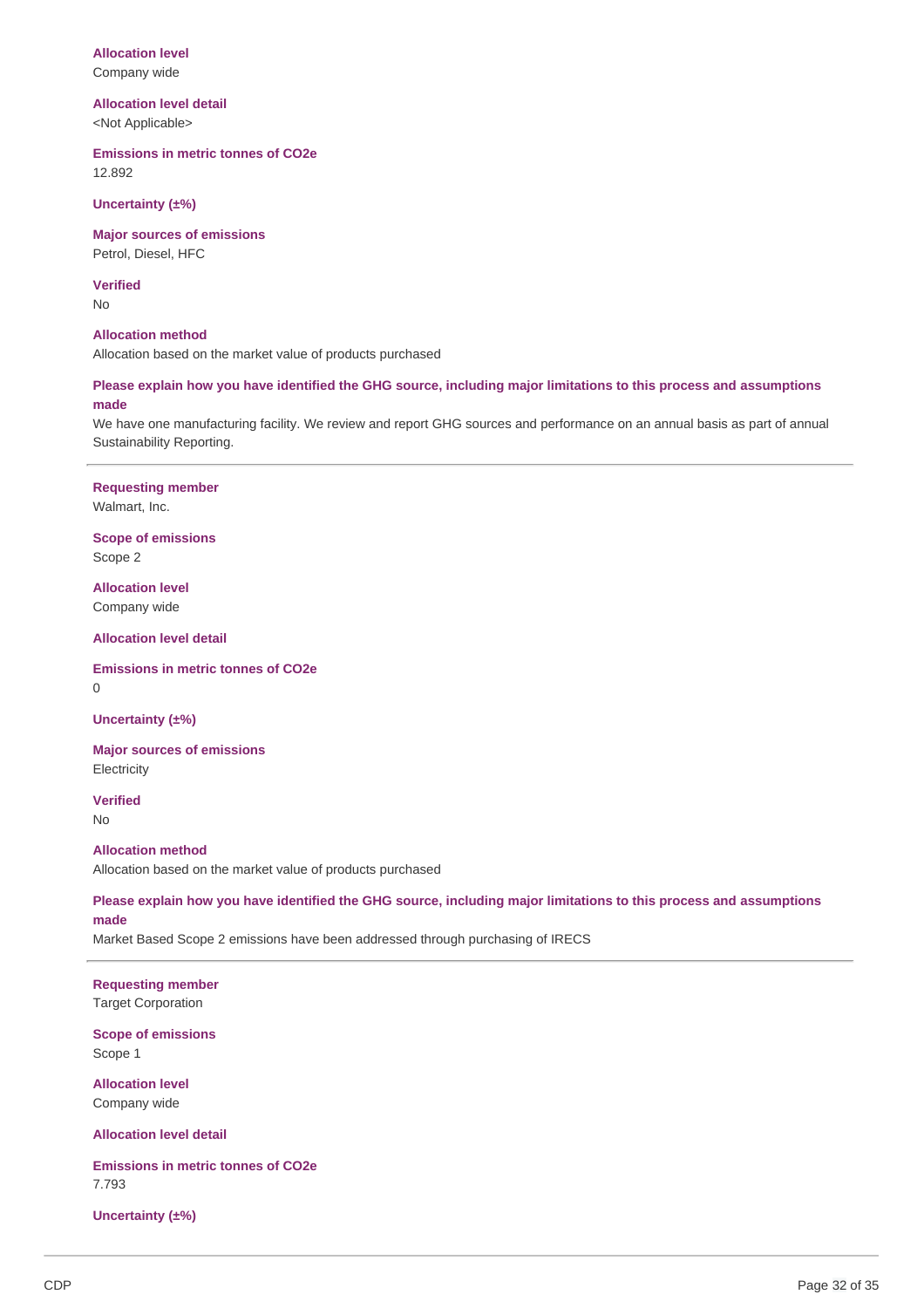#### **Major sources of emissions**

Petrol, Diesel, HFC

**Verified**

No

#### **Allocation method**

Allocation based on the market value of products purchased

Please explain how you have identified the GHG source, including major limitations to this process and assumptions **made**

We have one manufacturing facility. We review and report GHG sources and performance on an annual basis as part of annual Sustainability Reporting.

#### **Requesting member**

Target Corporation

#### **Scope of emissions** Scope 2

**Allocation level** Company wide

#### **Allocation level detail**

**Emissions in metric tonnes of CO2e**

 $\Omega$ 

#### **Uncertainty (±%)**

**Major sources of emissions Electricity** 

**Verified**

No

### **Allocation method**

Allocation based on the market value of products purchased

Please explain how you have identified the GHG source, including major limitations to this process and assumptions **made**

Market Based Scope 2 emissions have been addressed through purchasing of IRECS

## SC1.2

**(SC1.2) Where published information has been used in completing SC1.1, please provide a reference(s).**

## SC1.3

(SC1.3) What are the challenges in allocating emissions to different customers, and what would help you to overcome these **challenges?**

| <b>Allocation</b><br>challenges | Please explain what would help you overcome these challenges                                                                                            |
|---------------------------------|---------------------------------------------------------------------------------------------------------------------------------------------------------|
| Other, please specify           | At the moment, we can only allocate Scope 1 and 2 emissions to our customers. We are working to develop our Corporate Carbon                            |
|                                 | Calculating Corporate Footprint to include Scope 3 emissions calculated through LCA of different product categories. Once we have a full GHG Inventory, |
| Carbon footprint)               | including Scope 3 emissions, we can expand the scope of current allocations to include Scope 3 emissions.                                               |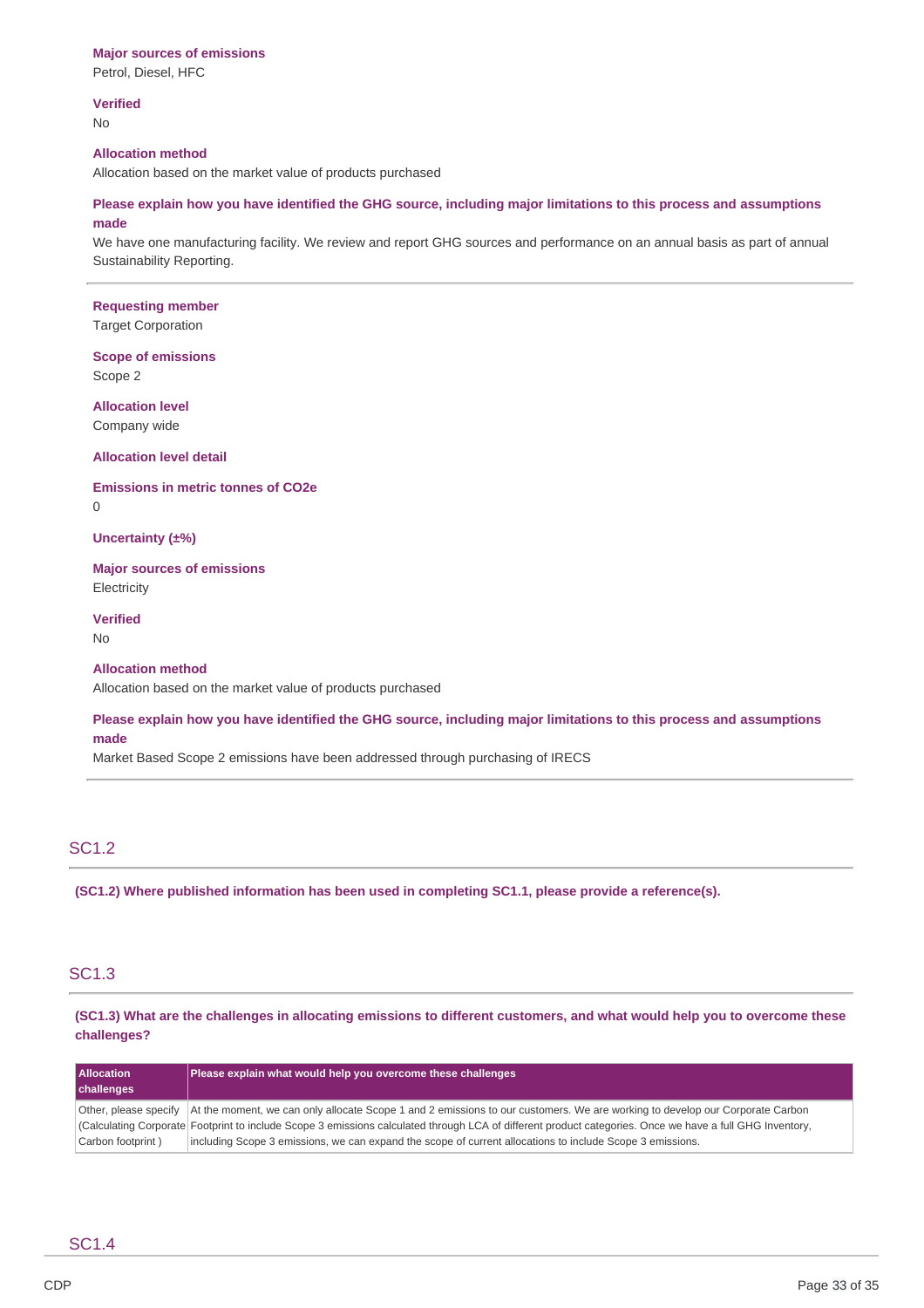**(SC1.4) Do you plan to develop your capabilities to allocate emissions to your customers in the future?** Yes

### SC1.4a

#### **(SC1.4a) Describe how you plan to develop your capabilities.**

At the moment, we can only allocate Scope 1 and 2 emissions to our customers. We are working to develop our Corporate Carbon Footprint to include Scope 3 emissions calculated through LCA of different product categories. Once we have a full GHG Inventory, including Scope 3 emissions, we can expand the scope of current allocations to include Scope 3 emissions.

### SC2.1

(SC2.1) Please propose any mutually beneficial climate-related projects you could collaborate on with specific CDP Supply **Chain members.**

## SC2.2

(SC2.2) Have requests or initiatives by CDP Supply Chain members prompted your organization to take organizational-level **emissions reduction initiatives?**

No

## SC3.1

**(SC3.1) Do you want to enroll in the 2019-2020 CDP Action Exchange initiative?** Yes

### SC3.1a

**(SC3.1a) Identify which member(s), if any, have motivated you to take part in Action Exchange this year.** Walmart, Inc.

Target Corporation

## SC3.1b